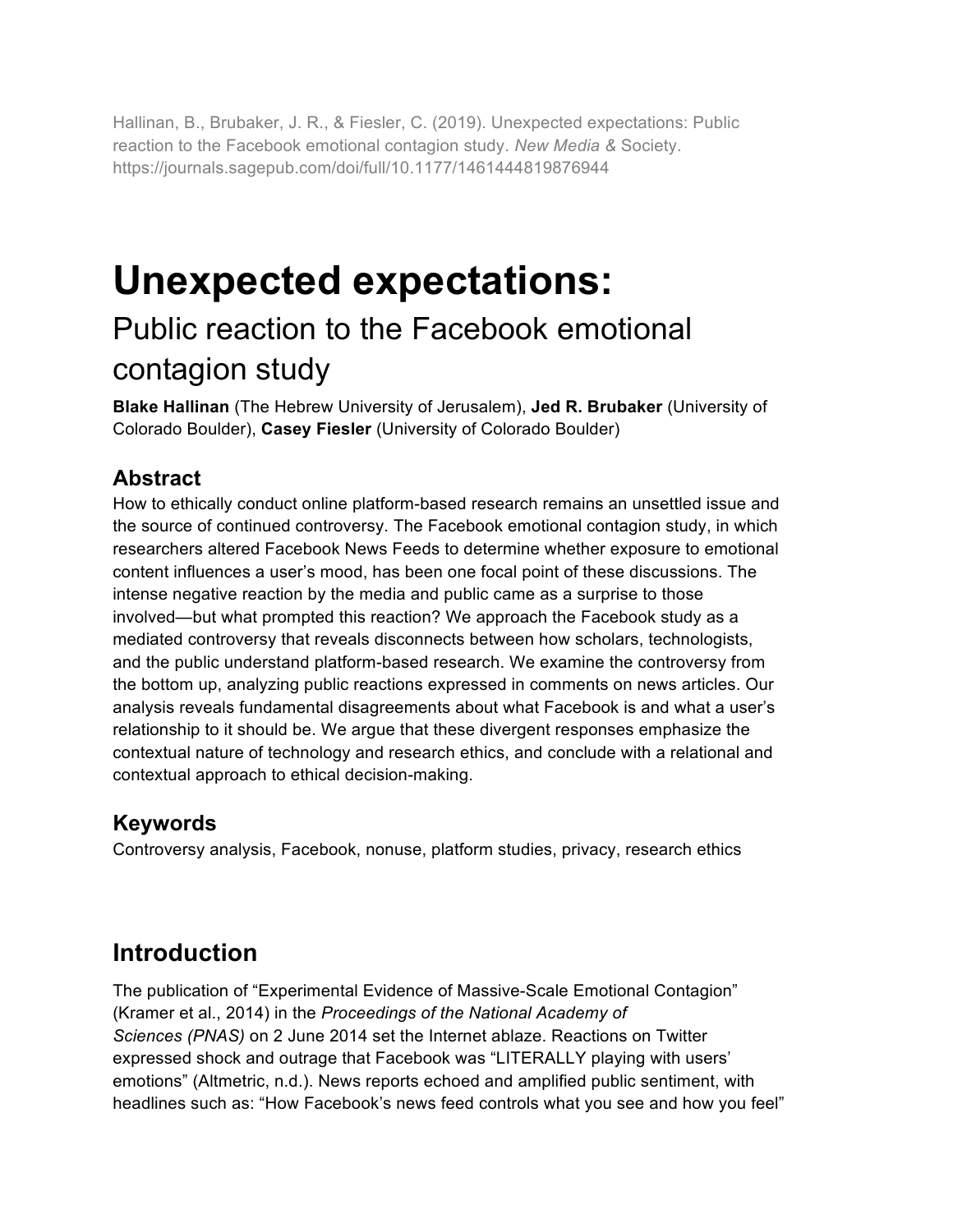(Steadman, 2014), "Facebook totally screwed with a bunch of people in the name of science" (Frizell, 2014), and "So you are shocked Facebook did #psyops on people?" (Silberg, 2014). In the midst of the controversy, *The Guardian* conducted a reader poll where 61% of respondents reported that they were surprised to learn about the study, 84% had lost trust in the social network, and 66% were considering closing their account (Fishwick, 2014). One of the researchers involved in the study received hundreds of concerned emails from members of the public following the media attention (Hancock, 2019). As a result of the negative publicity and public reaction, both Facebook and the article's lead author issued apologies (D'Onfro, 2014; Hiltzik, 2014) and *PNAS* issued a statement of editorial concern (Verma, 2014). The various apologies revealed that the negative backlash to the study came as a surprise to the researchers, the journal, and Facebook. Though the technological architecture of Facebook has long shaped possibilities for expression and social interaction, the discussion surrounding the Facebook emotional contagion (FEC) study highlighted the implications of the technological architecture for the general public and raised ethical questions about conducting research on online platforms.

But what did the study, described as "amazing scifi reading" (Altmetric, n.d.), actually entail? Conducted as a collaboration between Facebook and academic researchers, the FEC study sought to both replicate laboratory experiments and longitudinal studies on the transference of emotions, or "emotional contagion" (Fowler and Christakis, 2008; Hatfield et al., 1993; Rosenquist et al., 2011), and test the claim from prior research that repeated exposure to positive content on Facebook was making its users *unhappy* due to negative social comparisons (Turkle, 2011). To this end, the researchers designed and conducted an experiment on nearly 700,000 English-speaking Facebook users in which they modified users' News Feeds, the algorithmically sorted feature that organizes and displays content generated from a user's list of friends, according to the results of automated sentiment analysis (Pennebaker et al., 2007). One group saw a higher concentration of positive content, one group saw a higher concentration of negative content, and one group saw less emotional content of any variety. By comparing the sentiment and frequency of user posts before and after the experiment, researchers found that users exposed to higher concentrations of emotional content were slightly more likely to feature similar emotional content in their own Facebook posts for up to 3 days after exposure, and users exposed to less emotional content showed a slight decrease in engagement with the site, posting less frequently and with fewer words (Kramer et al., 2014). In short, the study offered evidence of some emotional contagion on Facebook and challenged the idea that exposure to positive content was making people sad, based on an assumption that the word choice of Facebook posts offers a reliable indicator of a person's emotional state.

In the wake of controversies such as the FEC study and the Cambridge Analytica scandal of 2018, there has been a pronounced interest in the ethics surrounding social media research (Brown et al., 2016; Stark, 2018; Vitak et al., 2016). While issues of privacy and data use have received the most attention, the FEC study points to another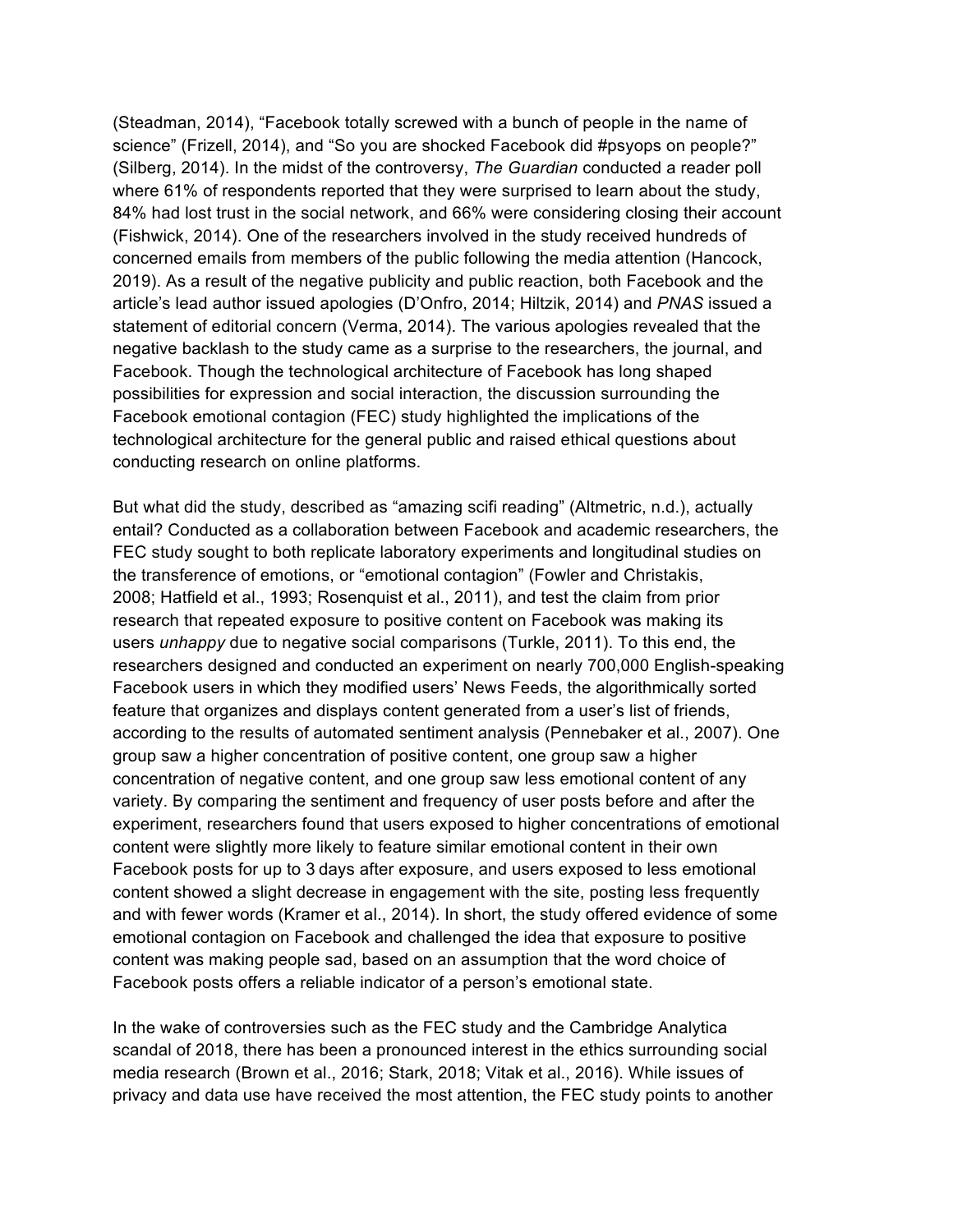important and unresolved issue—how to ethically conduct online platform-based research. The controversy that followed the publication of the FEC study provides a unique opportunity to examine responses to social computing research from members of the general public, including those who might have negative attitudes toward research or toward Facebook (e.g. Facebook nonusers). To study public reaction, we collected thousands of comments left on news articles about the FEC study. Our primary goal was to develop a deep understanding of perceptions of and attitudes toward the controversy, and by extension, research ethics for social computing platforms generally. As a result, our analysis was driven by a set of exploratory research questions: what were the patterns of public responses? What issues and considerations were most important to commenters? Simplistically, why were people so upset about this study, and what can we learn from that?

Public reactions have the potential to be an important resource for bottom-up approaches to ethical decision-making and the research ethics community generally (Nebeker et al., 2017)—especially given the prominence of normative, top-down approaches to ethical issues. However, this work faces an inherent challenge: those most negatively impacted by research and those with the most negative attitudes toward research are least likely to have their voices heard *within* research (Fiesler and Proferes, 2018). Studies that are interested in understanding how the public perceives and feels about research ethics typically involve deception (Hudson and Bruckman, 2004) or face an inherent selection bias toward those willing to participate in a research study (Fiesler and Proferes, 2018; Schechter and Bravo-Lillo, 2014; Williams et al., 2017). How can we take into account other relevant voices, including those that are uninterested or unwilling to participate in research? One solution is to borrow from controversy analysis (Marres, 2015; Marres and Moats, 2015) and studies of mediated public reactions (Fiesler and Hallinan, 2018; Vines et al., 2013), which is the strategy we employ in our examination of comments on news articles.

# **Theoretical foundations**

Our analysis of public reaction to the FEC study brings together two related research traditions: (1) controversy analysis from science and technology studies and (2) expectancy violation theory (EVT) from communication. Together, these traditions provide a framework for understanding the significance of public reaction to technology controversies.

Controversy analysis establishes the value of using mediated controversies to study contested issues alongside the role of contemporary media and communication technologies (Marres, 2015; Marres and Moats, 2015), drawing attention to beliefs and values that might otherwise be overlooked or taken for granted. For example, an analysis of the Facebook Trending Topics controversy showed that news reports on the practices of the human curation team acted as a proxy for discussion about larger shifts in the news media environment (Carlson, 2018). While public expectations for Facebook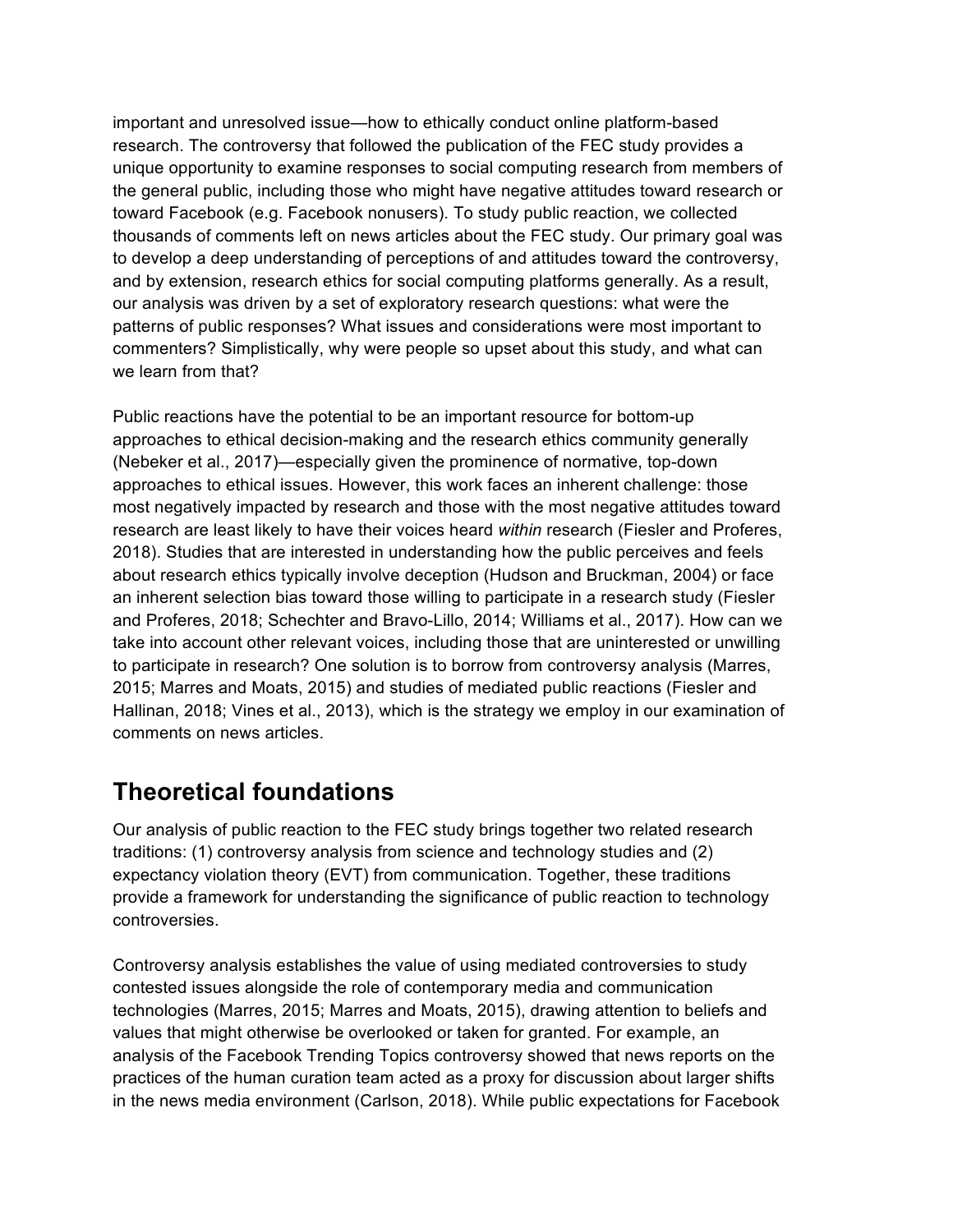typically go unstated, catalysts such as the publication of the FEC study can bring these underlying views into the foreground and reveal tensions and vulnerabilities at work in the social integration of technologies (Goodnight, 2005). In other words, mediated controversies can reveal larger tensions within the cultural positioning of technology (Satchell and Dourish, 2009).

EVT holds that individuals have expectations about the communicative behavior of others and the violation of those expectations causes people to assess their knowledge of and relationship to others (Burgoon and Le Poire, 1993). Variables that influence expectations include characteristics of the communicator, the relationship, and the context (Burgoon and Le Poire, 1993; Griffin et al., 2011). While the theory was developed in the context of interpersonal, face-to-face interactions, more recent work has extended the theory to computer-mediated contexts—for example, norms of interactions on Facebook (Bevan et al., 2014; McLaughlin and Vitak, 2012). Design choices and features of social media platforms also shape the possibilities and expectations for interaction. Previous research has examined expectations for particular features, including the Facebook Like button (Scissors et al., 2016), algorithmic curation (Bucher, 2017; Eslami et al., 2015; Rader and Gray, 2015), and design changes (Eslami et al., 2016). Together, this work demonstrates that user expectations shape assessments about the experience of social media and the desirability of particular features and practices.

Where EVT research points to the gap between knowing that expectations have been violated and knowing what those expectations are (Shklovski et al., 2014), controversy analysis prompts consideration of what large, underlying factors may be at work behind the scenes. The analysis that follows demonstrates how an understanding of expectations about platforms can contribute to ethical decision-making for researchers.

# **Methods**

To examine public reaction, we collected and analyzed public comments on news articles about the FEC study. Analyzing the content of online news comments offers a time and resource efficient way to study public reactions (Henrich and Holmes, 2013). Previous research has used public comments to study public views on ethical and political issues related to the use of medical technologies (Chandler et al., 2017), climate change (De Kraker et al., 2014), online privacy (Fiesler and Hallinan, 2018), and even human-computer interaction (HCI) research (Vines et al., 2013)[AQ3]. While the framing of news articles can impact comments, the FEC study was fundamentally a mediated controversy: people learned about the experiment through the publication of the research and subsequent news coverage. Therefore, it is neither possible nor desirable to separate public reaction from media coverage, since engagement with the media becomes the central site for people to analyze and understand the controversy.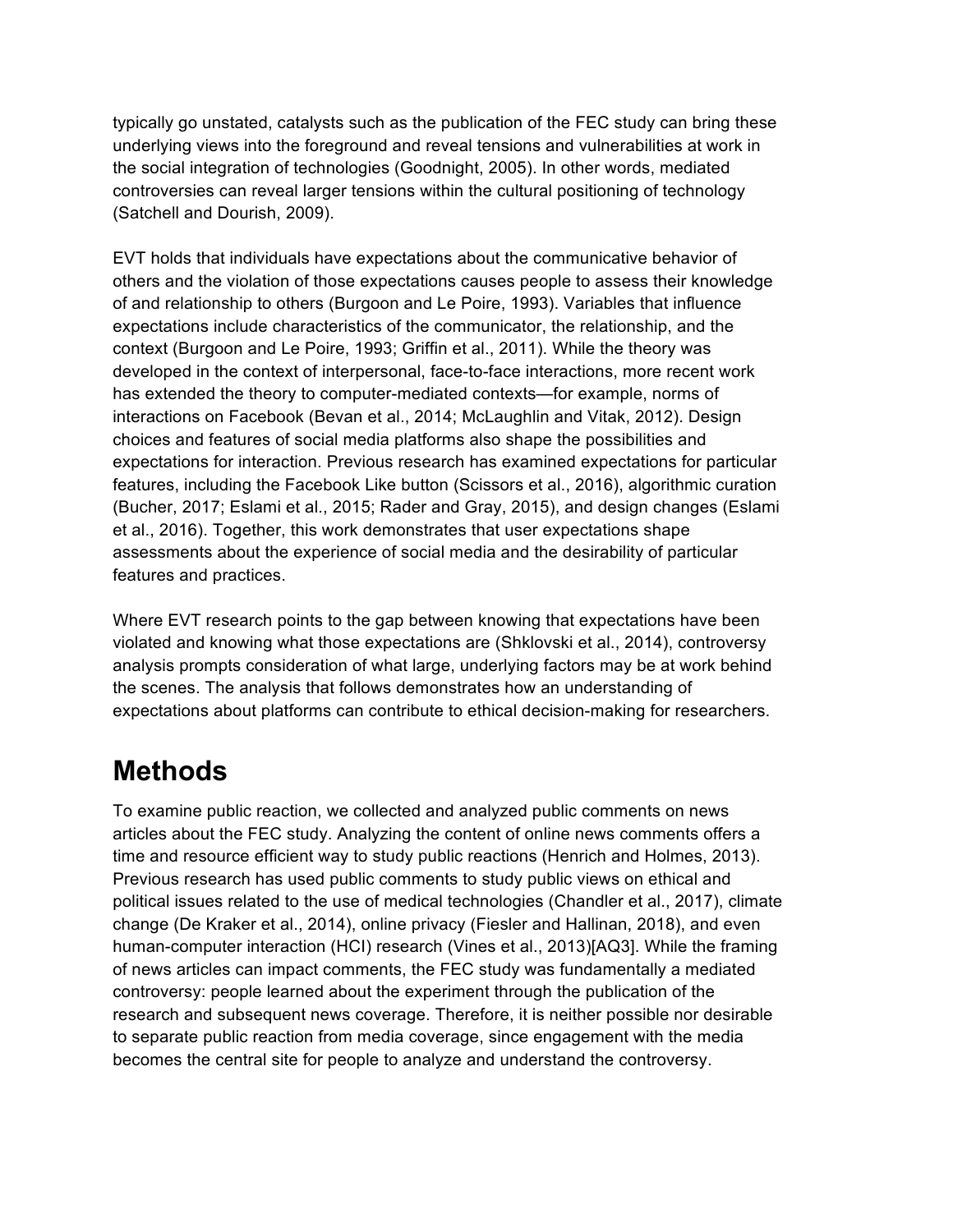As participant-driven responses, comments help reveal issues of public importance (Chandler et al., 2017; Henrich and Holmes, 2013), which is particularly important for ethics research. Comments also capture reactions and sense-making practices as they unfold and provide access to the perspectives of people who may not have social media accounts or do not use social media frequently, potentially surfacing more critical or antagonistic perspectives than user-centric social media research (Satchell and Dourish, 2009). Finally, studying public comments helps address a known limitation of ethics research: participant response bias (Fiesler and Proferes, 2018). Where surveys, interviews, and lab studies on research ethics are limited to the perspectives of those who are willing to participate in research, news comments are not subject to the same limitations. News comments provide a broader sample of online groups. Although news comments do introduce new biases—namely, people with Internet access willing to comment on news articles—they provide access to the reasoning behind different opinions. In addition, news comments are particularly impactful opinions, with previous research showing that public comments shape the views of other readers (De Kraker et al., 2014). This influence, combined with the potential to access nonusers and people uninterested in participating in research studies, makes the analysis of news comments a valuable complement to other ways of studying public reaction.

However, there are ethical considerations with respect to the collection and analysis of public data. While this is a common practice in social computing research, there are disagreements within the research community about the ethics of, for example, whether to include quotes verbatim and how—if at all—to attribute authorship of quotes (Vitak et al., 2016). Although comments are publicly available information, a best practice for making ethical decisions about the use of public data is to consider the specific context and the expectations of the people involved (Fiesler and Proferes, 2018; Nissenbaum, 2004). Arguably, comments on news sites are more "public" than some other forms of social data—that is, data from social networking sites—because comments are addressed to an audience of strangers rather than a known community of friends or followers. Commenting on a news article also indicates an interest in making one's viewpoint known, and in the FEC study, commenters were weighing in on research ethics and the practices of social media platforms, which aligns with the context and motivations of this article. After weighing potential risks to those whose content was part of our analysis, we have decided to include quotes verbatim, without identification, which is consistent with other thematic analyses of news comments (Chandler et al., 2017; Fiesler and Hallinan, 2018; Giles et al., 2015; Glenn et al., 2012; Vines et al., 2013), and also to choose illustrative quotes that are not easily discoverable through a simple web search and that do not reveal any personal or sensitive information. .

#### *Data collection*

In order to construct a dataset of public comments, we identified a set of articles starting with law professor and privacy advocate James Grimmelmann's (2014) collection of Internet coverage about the FEC study. Because Grimmelmann's article set included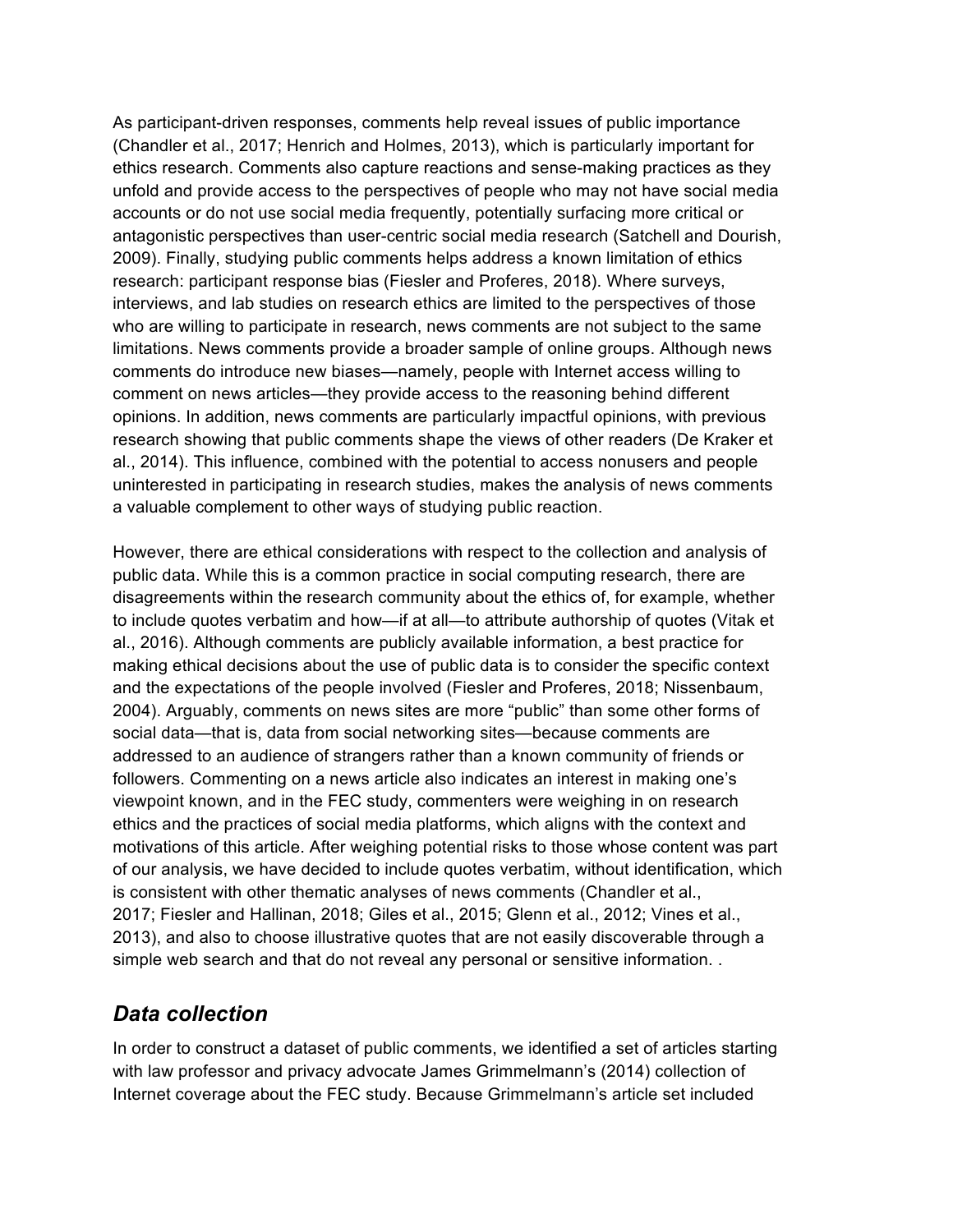personal blog posts as well as journalist reporting, we narrowed the set into articles from news outlets that contained at least one comment, which resulted in 12 articles from that collection. Given that the earliest article on the list was published on 30 June 2014, nearly a month after the initial publication of the FEC study, we supplemented the collection with eight additional articles published prior to that date, identified using a keyword search ("Facebook + Research") on LexisNexis and Google News for pieces published between 1 June and 30 June 2014. Our criteria for inclusion were that the article was (1) primarily about the FEC study; (2) written in English; and (3) included at least one comment; this supplemental, systematic method of adding additional articles also ensured that we included a broader set of news sources than may have been included by Grimmelmann. Our final dataset included comments from 20 articles from the following news sources: *The Atlantic* (3), *Slate* (1), *Forbes* (3), *The New York Times* (3), *The Guardian* (2), *Wired* (1), *Wall Street Journal* (3), *The Washington Post* (1), *Financial Times* (1), *The Telegraph* (1), and *The Chronicle of Higher Education* (1). Although this was not a criterion for inclusion, all the articles were published by organizations based in the United States and the United Kingdom. Our search uncovered a few articles published in English in other countries, but none included comments. Therefore, in addition to the limitations with news comments as a data source generally, this data may be biased toward Western voices or toward news outlets with subject matter or ideological leanings that could have influenced the decision to cover this story and our results should be interpreted with this in mind. We manually collected all available comments on the articles, including top-level comments and replies. Our final dataset consisted of 2790 total comments from 20 unique articles. The number of comments on an article ranged from 2 to 850 (*M* = 140; *SD* = 215.13; median  $= 42$ ).

#### *Data analysis*

Driven by our exploratory research questions, we performed a thematic analysis (Clarke and Braun, 2006) of the data. As one of the most common approaches for studying online comments (Chandler et al., 2017; Giles et al., 2015; Holton et al., 2014; Silva, 2015; Vines et al., 2013), thematic analysis excels at revealing patterned responses in the data, especially when the analysis is concerned with meaning or explanation (Clarke and Braun, 2006). We began our analysis with the question: "What bothered people about the study?" We open coded individual comments and then developed themes inductively following the recursive steps outlined by Clarke and Braun (2006). Two of the authors met periodically to share and reconcile differences in coding, create memos, and to derive the themes discussed in the following section.

# **Findings**

Although comment sections are notoriously antagonistic spaces, distinct patterns emerged from the thematic analysis of our data. Here, we focus on four major themes that represent public reactions, which we have labeled "Living in a lab,"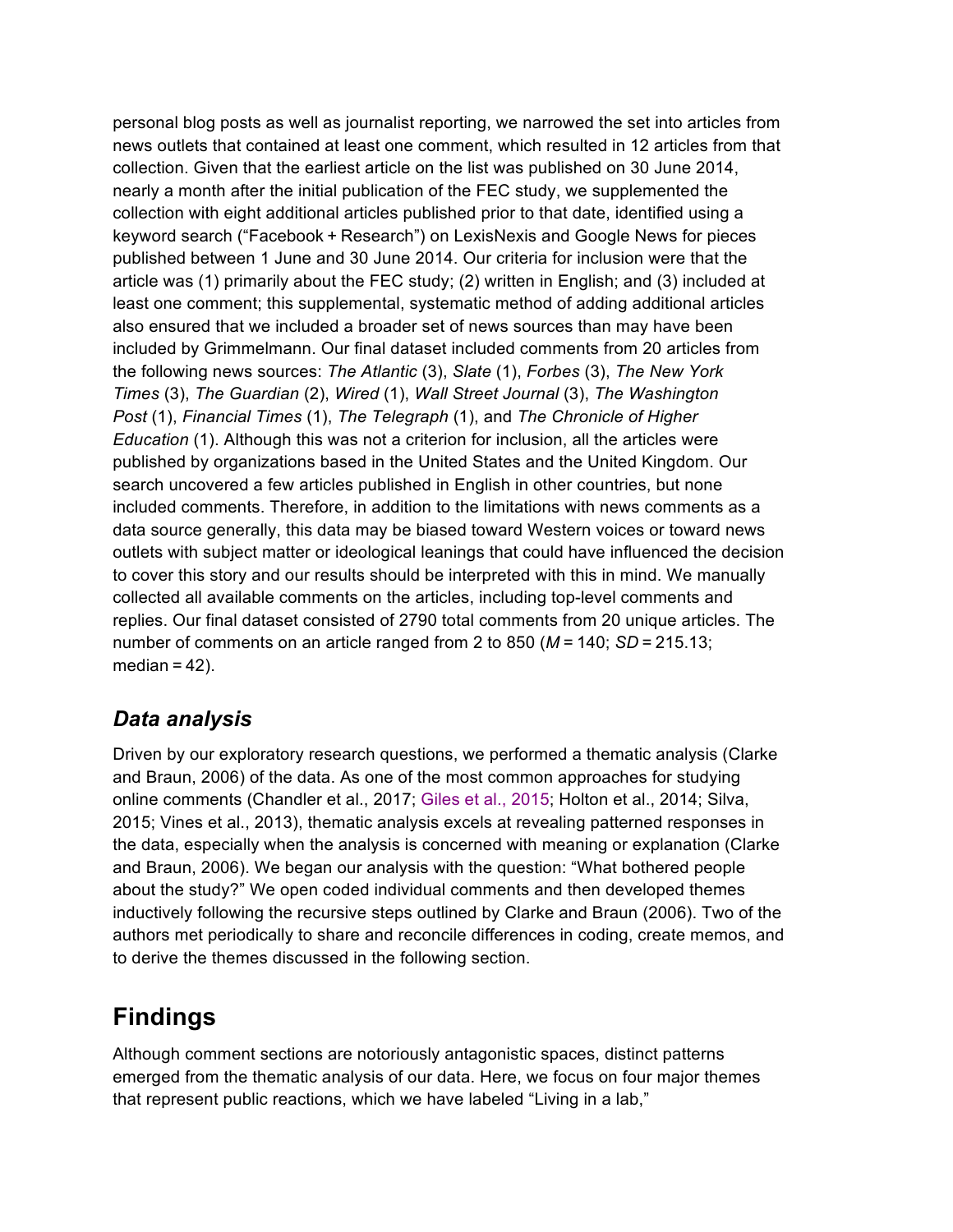"Manipulation anxieties," "Wake up, sheeple," and "No big deal." Across these themes, we find divergent and contradictory understandings of Facebook as a platform, along with repeated surprise that these understandings are not universally shared. As it turns out, the researchers behind the FEC study, *PNAS*, and Facebook were not the only ones surprised by the reaction to the study. Some members of the public were also surprised by the expectations of their peers; in other words, there appears to be no "common" sense when it comes to social media research.

### *Living in a lab*

The publication of the FEC study came as a surprise to some commenters who did not know that Facebook conducted experiments or collaborated with academic researchers. Their reactions were less about the specifics of testing emotional contagion and more about the revelation of experimentation as a general practice. In other words, the announcement of any experiment would violate the implicit understanding of Facebook as a place for people to connect with friends and family:

*Dear Mr. Zuckerburg, Last I checked, we did not decide to jump in a petri dish to be utilized at your disposal … We connect with our loved ones.*<sup>1</sup>

As the reference to a petri dish suggests, the concern is with the idea of research—or "secret experiments"—taking place on online platforms. Furthermore, the concern with experimentation often conflates very different models of research, including academic research, collaborative research between academics and corporations, and applied commercial research. The tendency to conflate all forms of platform-based research into a single category is facilitated by a lack of awareness about research practices—indeed, previous research has found, for example, that nearly two-thirds of Twitter users did not know that academic researchers use public social media data (Fiesler and Proferes, 2018).

The temporal dynamics of online experiments further complicate the understanding of research on Facebook. Lab-based experiments conventionally have an obvious start and endpoint, making it clear when someone is (and is not) participating in research. With platform-based experiments, participants often have no knowledge of their own participation. In the case of the FEC study, Facebook users did not know about the experiment until it appeared in the media. Even then, people had no way of determining whether their own News Feed had been affected, despite their expressed interest indeed, the question comes up repeatedly in our data, and one of the authors of the study received many emails with this question (Goel, 2014; Hancock, 2018). The uncertainty over participation and the lag in awareness created a sense of secrecy around research and prompted commenters to question what other kinds of experiments might be happening:

*This was two years ago? Who knows what they're doing now.*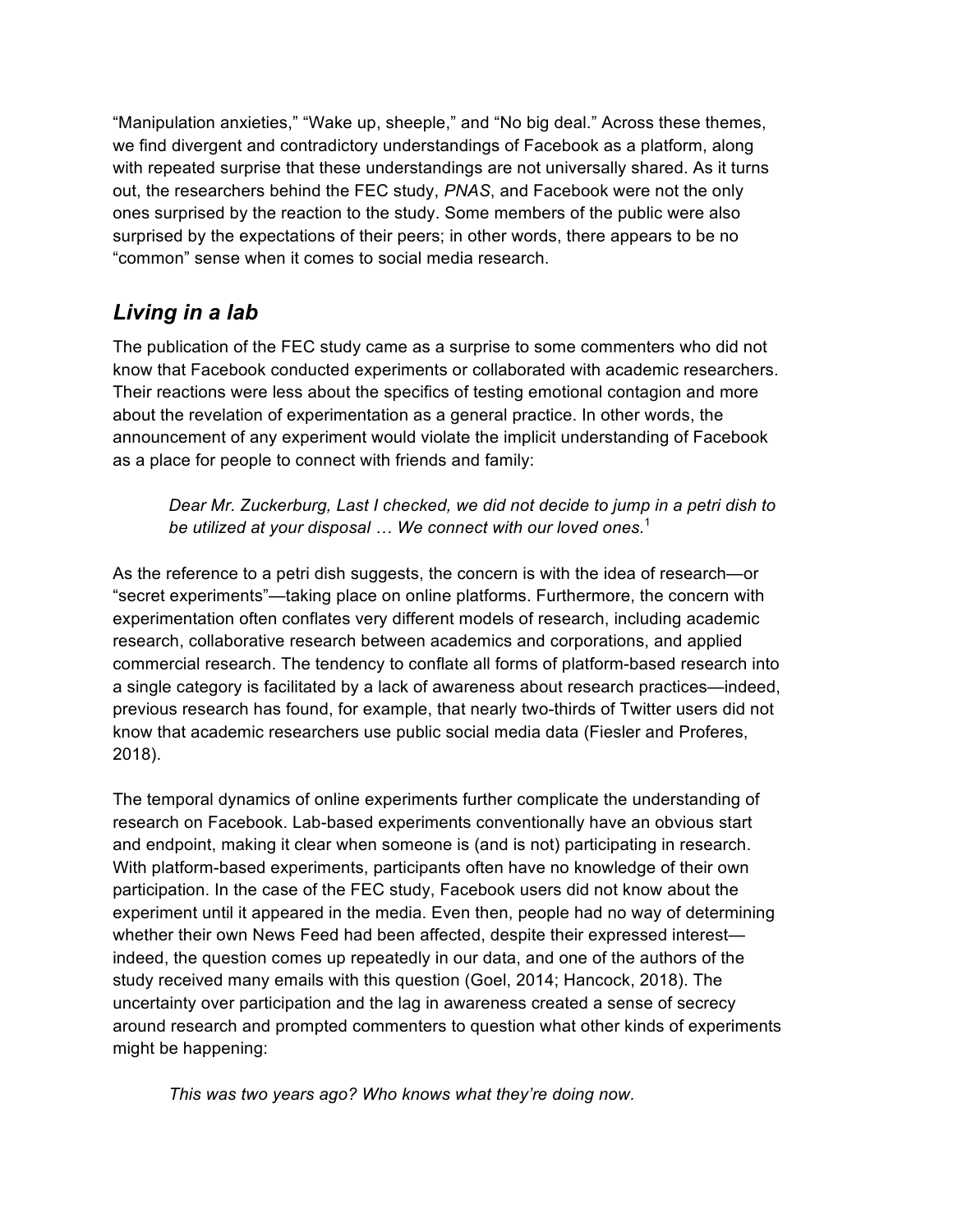Commenters overwhelmingly characterized scientific research as negative and exploitative. Some compared the contagion study with other controversial experiments such as the Stanford prison experiment (Recuber, 2016) and Nazi medical experimentation. Others invoked the language of biomedical experiments, comparing the treatment of Facebook users with that of animal test subjects—"lab rats" or "guinea pigs"—framing scientific research as inherently dehumanizing and without benefit to the experimental subject:

#### *At least lab rats get paid in chow. How does Facebook compensate its users to be sitting ducks for algorithms?*

Even among comments defending the legitimacy of scientific research, there was little attention to any benefits, actual or potential, of the FEC study, which indicates a disconnect between the researchers' concern with the potential negative emotional consequences of social media (Kramer et al., 2014) and the concerns expressed in public comments. The scientific value of the research and its contributions to improving user experience are not so much debated as dismissed outright; instead, comments typically frame the value of the study as serving the interests of researchers disconnected from "real world" concerns or as a proof-of-concept for the emotional exploitation of Facebook users. Where institutional decisions concerning research ethics are typically made by weighing harm and benefit, judgments from the public rarely expressed consideration for the benefit side of the equation.

These comments about "living in a lab" support the idea that some members of the public cared about the lack of transparency and consent, as well as the power dynamics between researchers and those being researched. However, concerns about experimentation were not isolated to the FEC study and instead point to discomfort with the idea of any experimentation on Facebook. Such concerns were compounded by a lack of understanding for how the research could be in service to the interests of Facebook users. As one commenter explained, the experiment demonstrated that Facebook "will pervert its stated objective of facilitating communication." Without trust in the value of the research for Facebook users, the negative and exploitative associations of scientific research proliferated.

#### *Manipulation anxieties*

For other commenters, the FEC study was upsetting because of what the research suggested about Facebook's powers of manipulation. While the term "manipulation" appears only once in the original publication and nowhere in the press release, it is repeated constantly in news headlines, articles, and public comments. The surprise and outrage over the "manipulation" of the News Feed suggest that many people did not realize that the News Feed selects and displays content in a particular order, or these people had assumed that content was selected according to a fair and objective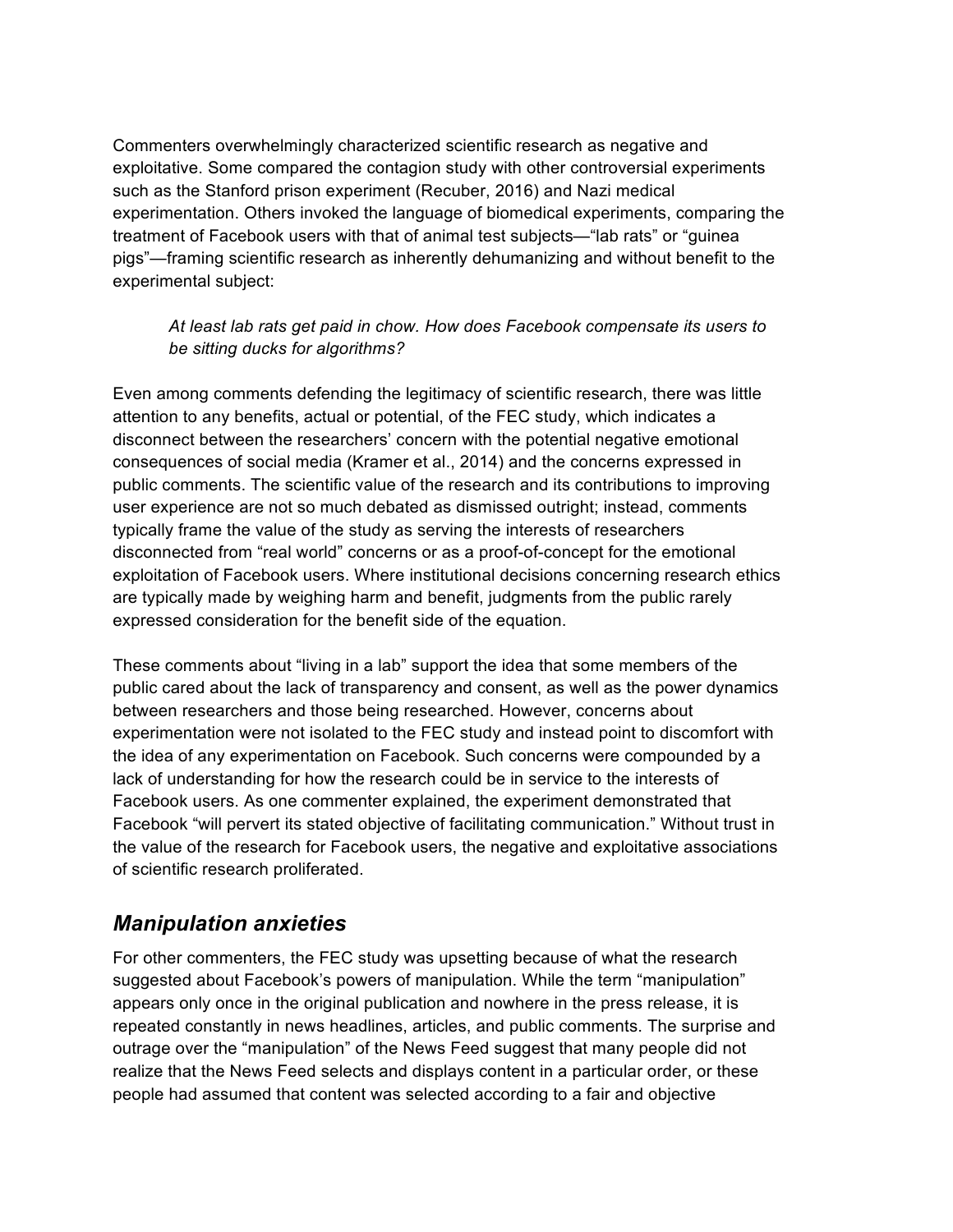standard. For example, one comment argued that Facebook "is supposed to be a neutral arbiter for its services."

The lack of familiarity with how the News Feed works aligns with prior research (Eslami et al., 2015) and helps explain why the manipulation aspect produced such intensely negative reactions: the experiment revealed not only a single time-and-population-limited instance of manipulation, but also that manipulation is endemic to the operation of the News Feed. In other words, commenters were upset both about the experimental manipulation and about the *existence* of any News Feed algorithm.

Fairness is a commonly stated reason for anxiety around manipulation, tracking to findings of focus-group research on social media data mining concerns (Kennedy et al., 2015). While some commenters considered any form of manipulation to be a self-evident violation of ethics, others were worried about the specific context of manipulation on Facebook. These folks were worried that changes to the News Feed could cause them to miss out on important posts, such as an announcement of good news or a call for help:

*If you were one of the friends of the almost 700,000 users, but a piece of [your] news … didn't get posted … and this messed with your relationship to the other user? More people than just the research subject were manipulated.*

From this perspective, manipulating the order of the News Feed simultaneously manipulates relationships between people that extend beyond those directly involved in the experiment. The concern over missing important content aligns with lab-based research on user reactions to revelations about the existence and operation of the News Feed algorithm (Eslami et al., 2015). However, many commenters took the concern with manipulation to more extreme ends. Our data include considerable speculation about the future implications of this research. The extrapolations were guided by examples from dystopic fiction, such as *1984* and *Brave New World*, and also by fears concerning politics, control, and conspiracies:

Lets see if The Algorithm can retrospectively identify the users who got the *downer feeds, and when. Also those who got the happy feeds. Then there is even more useful data to be had, by medical professionals: compare the data injections against the use of health services, hospitalizations, etc. for the downers cohort and against manic spending sprees for the uppers recipients. After that's completed, the guinea pigs can be informed of what was done to them, unless, of course, yet another health-related use can be found for the data.*

Some commenters justified their far-reaching, grim extrapolations by pointing to the general lack of transparency surrounding Facebook's practices. The public's surprise acts as evidence of a lack of transparency, even as Facebook does disclose some information about their use of data in official policies, public-facing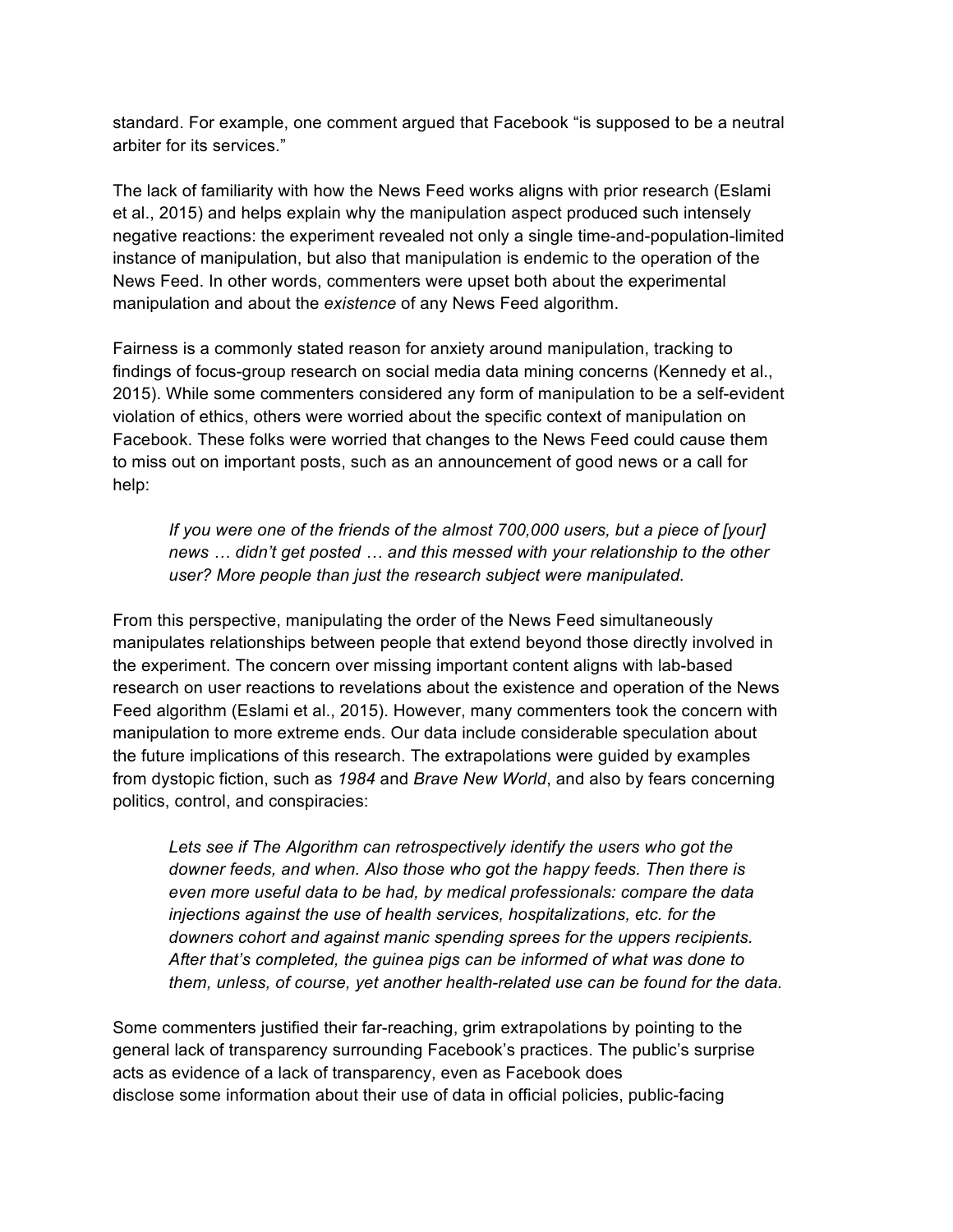research, and statements to the press. The adequacy of such disclosures is outside the focus of this article, though just because information is technically available does not mean it is effectively so, as evidenced by the extensive research showing that people do not read platform policies (Martin, 2016a). As these patterns of response make clear, public perceptions of transparency do not necessarily align with company practices (Fiesler and Hallinan, 2018; Martin, 2015).

Other commenters justified their dark speculations by pointing to the subject of manipulation: emotions. For these commenters, emotional manipulation is a touchstone that enables the manipulation of what someone thinks, believes, and does—even who they are. The personal significance of emotions ups the stakes significantly, such that the experiment is understood as manipulating not only user experience, but also the very identity of the user. This kind of power is seen as having drastic political consequences that can sway elections or create, in the words of one commenter, a "herd of docile consumers":

*Don't be fooled, manipulating a mood is the ability to manipulate a mind. Political outcomes, commerce, and civil unrest are just a short list of things that can be controlled.*

There are also concerns about the relationship between emotional manipulation and mental health. Participants in the experiment received different treatments: the News Feeds of one group prioritized negative content, which some commenters interpreted as Facebook intentionally making people sad. This group received significantly more attention from comments than the group exposed to a higher concentration of positive content or the group exposed to less emotional content overall. An ethical response survey conducted shortly after the controversy broke (Schechter and Bravo-Lillo, 2014) also found greater support for a version of the study that only added more positive content to News Feeds. The addition of negative content is seen as a particularly harmful form of manipulation, a view compounded by concerns that the sample population could have included vulnerable populations:

#### *Faecesbook [sic] is evil. What if one (or more) of their users (or victims) had been depressed and on the edge of suicide? Murdered for Zuckerbergs greater profits?*

The extreme stakes of manipulation—from total political control to mass suicide—may seem out of place given the relatively minor treatment (tweaking the order in which content appears in the News Feed according to sentiment analysis of word choice) and the small effects size of the study's findings (Kramer et al., 2014). Indeed, the findings of the study could only be significant at the scale of a massive platform like Facebook with billions of users. However, the concerns expressed in public reaction posit a much more dramatic scale of effects and make it apparent that many people do not have an accurate frame of reference to interpret these kinds of harms—or benefits.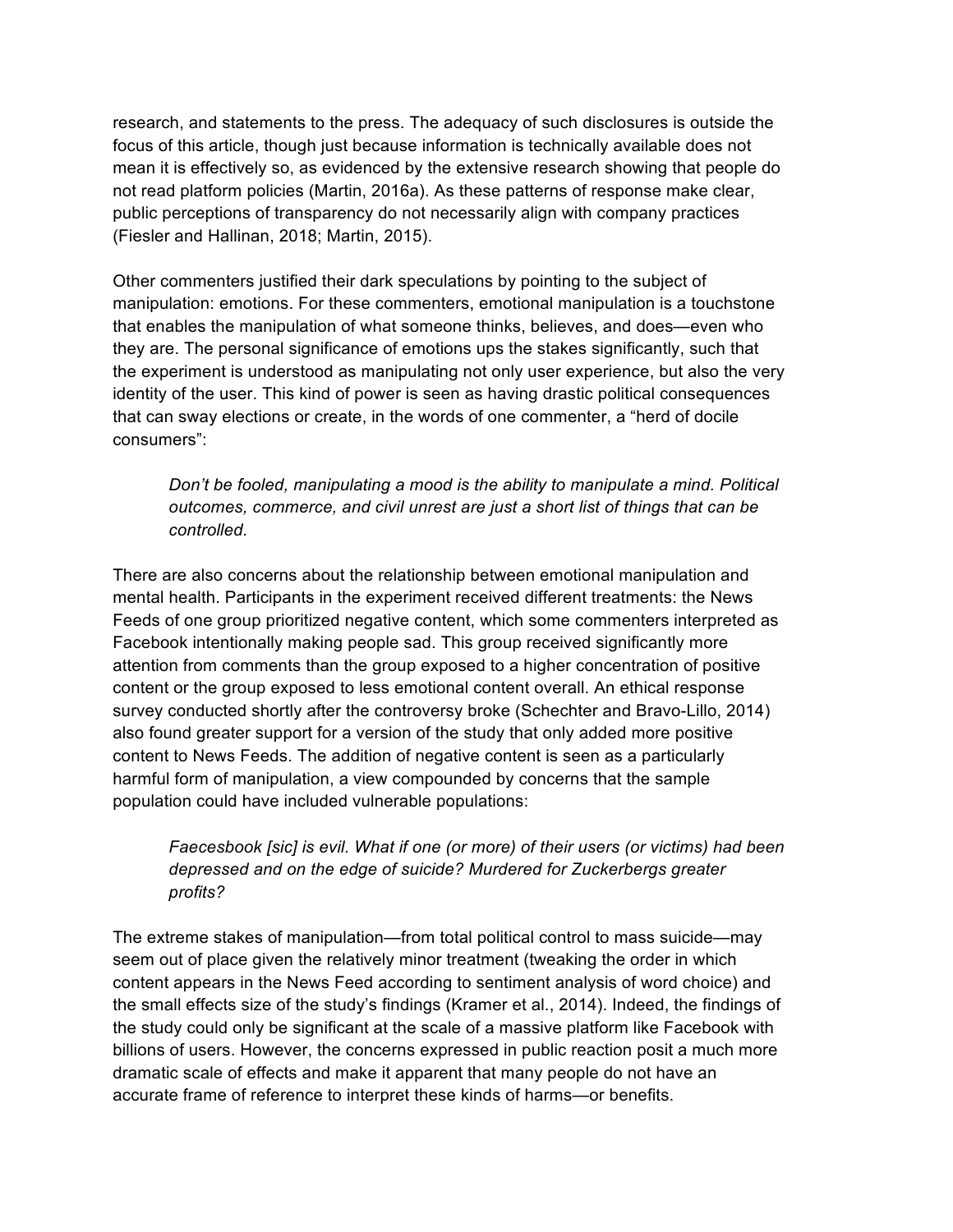#### *Wake up, sheeple*

Not all commenters expressed surprise about the FEC study. The theme "Wake up, sheeple" brings together comments that interpret the FEC study as a confirmation of pre-existing negative views of Facebook. These comments take a position of being profoundly unsurprised, seeing the experiment as a confirmation of the way they already understand and relate to Facebook. Similar to the "Manipulation anxieties" theme, these comments paint a negative, even dystopic picture of Facebook—but these comments also lack any sense of surprise. Experimentation and manipulation appear to be ordinaryand expected behavior when consideredalongside accounts of Facebook's past bad behavior, negative perceptions of social media and Silicon Valley generally, or sharp critiques of the larger economic order. The comments tend to argue that other people need to "wise up" and either accept that this is the way the world works or opt out of using social media entirely, an attitude that has surfaced in prior work examining public reactions to privacy controversies (Fiesler and Hallinan, 2018):

*The minute anyone signs up for membership to ANY group, you know that you are going to be manipulated. Ever hear the word SHEEPLE?*

This antagonistic stance allows commenters to affirm their own positions, knowledge, and decisions. It also discredits the reactions of others, treating all aspects of the controversy as things that Facebook users should already expect. In doing this, the commenters shift accountability away from the company or the researchers and toward individual Facebook users:

*Anyone who doesn't realise that anything you put "out there" on Facebook (or any other social media site) is like shouting it through a bullhorn should have their internet competency licence revoked. We can't blame all stupidity on some or other conspiracy* …

It is notable that many of the people whose comments fell into this theme also identified as nonusers of Facebook. Some commenters framed their nonuse status as a value judgment against those who use social media. Other commenters argued that people should follow their example and decide to leave social media. These comments reframed the Facebook user base, arguing that users are actually the product that is sold to advertisers, the "real users" of Facebook. In these explanations, commenters frequently shame others for not having the same expectations they do:

*Facebook is akin to an open corral baited with fake food; the herd gathers instinctively, but receives no nourishment … Get wise, people.*

What exactly should people wise up about? Our data point to the behavior and practices of Facebook, of Silicon Valley, and of any service that is "free." Rather than focusing on the study itself, the thrust of the indictment is that other people failed to recognize an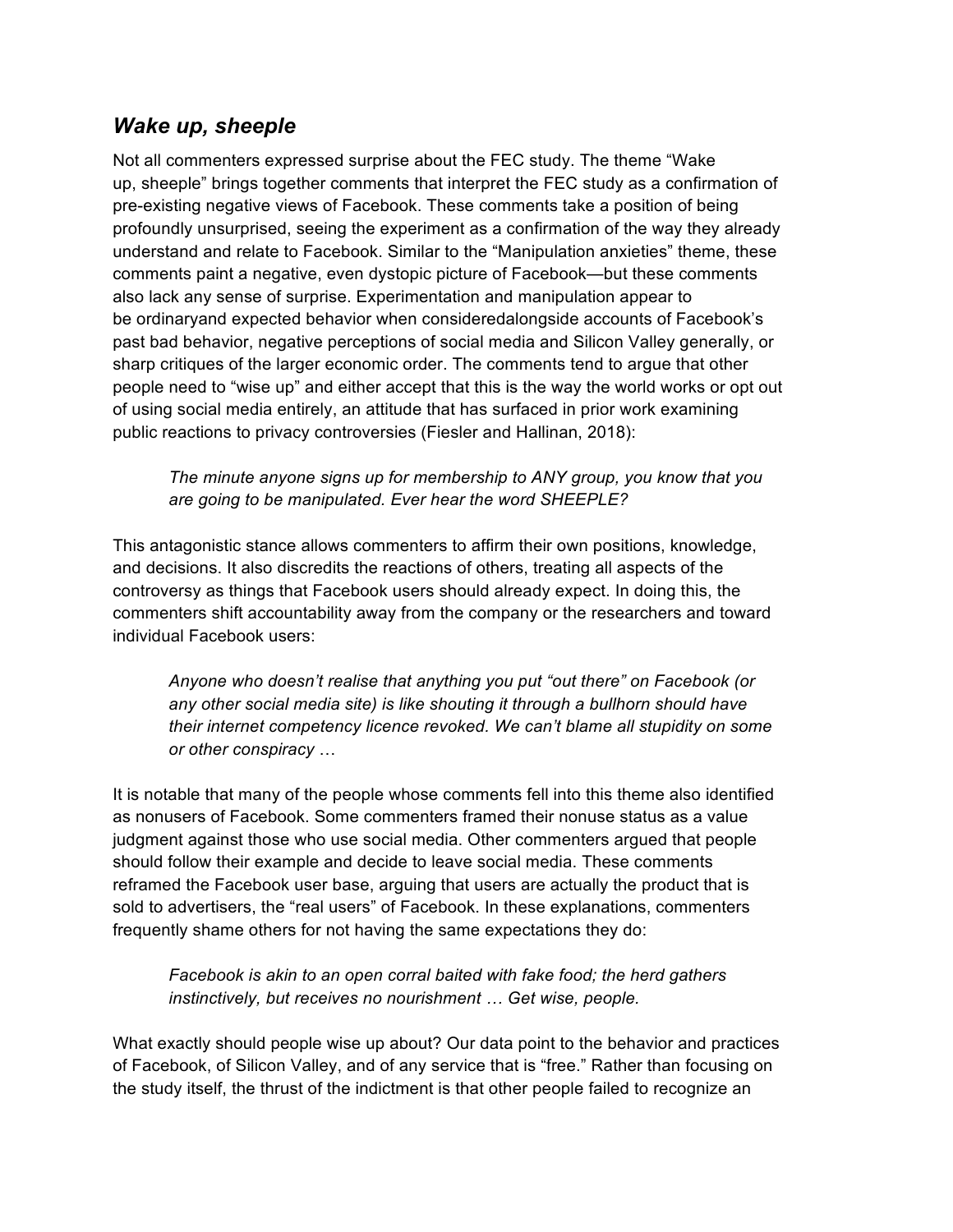obvious situation. However, even with this framing, there are substantial differences in opinion about what is considered obvious and how people should respond. Some call for the wholesale rejection of social media and testify to their own ability to get by without it. Others call for the adoption of a nihilistic attitude: this is the way the world works and all you can do is resign yourself to the facts. Despite disagreement over the solution, these commenters agree that the attitudes and actions of anyone who is outraged are the crux of the problem, not the experiment itself or the practices of the platform.

#### *No big deal*

Finally, even among the outrage, some commenters indicated that they had no issues with the FEC study—not necessarily because they judged it ethical, but rather because it was not just unsurprising but also unremarkable. It aligned with their expectations, whether for Facebook, advertising-supported media, or corporations generally:

*The only thing that surprises me about this study is that anyone is surprised. Purveyors of information routinely attempt to manipulate their audiences and always have …*

Similar to the "Wake up, sheeple" theme, these comments take the experiment as confirmation of their expectations and understanding of the platform. However, in contrast, these comments assess the situation as unproblematic and, if any action is required, it is the need for education about what Facebook is and how it works. The views of some comments in this theme most strongly align with those of the researchers and with Facebook itself. Many commenters shared the view that there had been miscommunication or misunderstanding; as a result, comments explain different aspects of the situation, including the prevalence of A/B testing, industry research, and the general operation of the News Feed. Unlike those who were alarmed because of their ignorance of News Feed algorithms, these commenters formed expectations based, in part, on their understanding of those algorithms:

*A/B testing (i.e. basically what happened here) when software companies change content or algorithms for a subset of users happens \*all the time\*. It's standard industry practice.*

Other commenters argue that emotional manipulation is not a concern because individuals have the ability to resist manipulation, whether through a skeptical disposition, education, or willpower. As one commenter put it, users are "masters of their own minds" and cannot be so easily swayed by a website.

For others, Facebook's actions are typical of any corporation; a company is entitled to pursue its own policies and interests and if people do not like the practices of a company, they can simply choose not to use its services. This echoes the control model of privacy and supports a market approach to regulation (Martin, 2016b):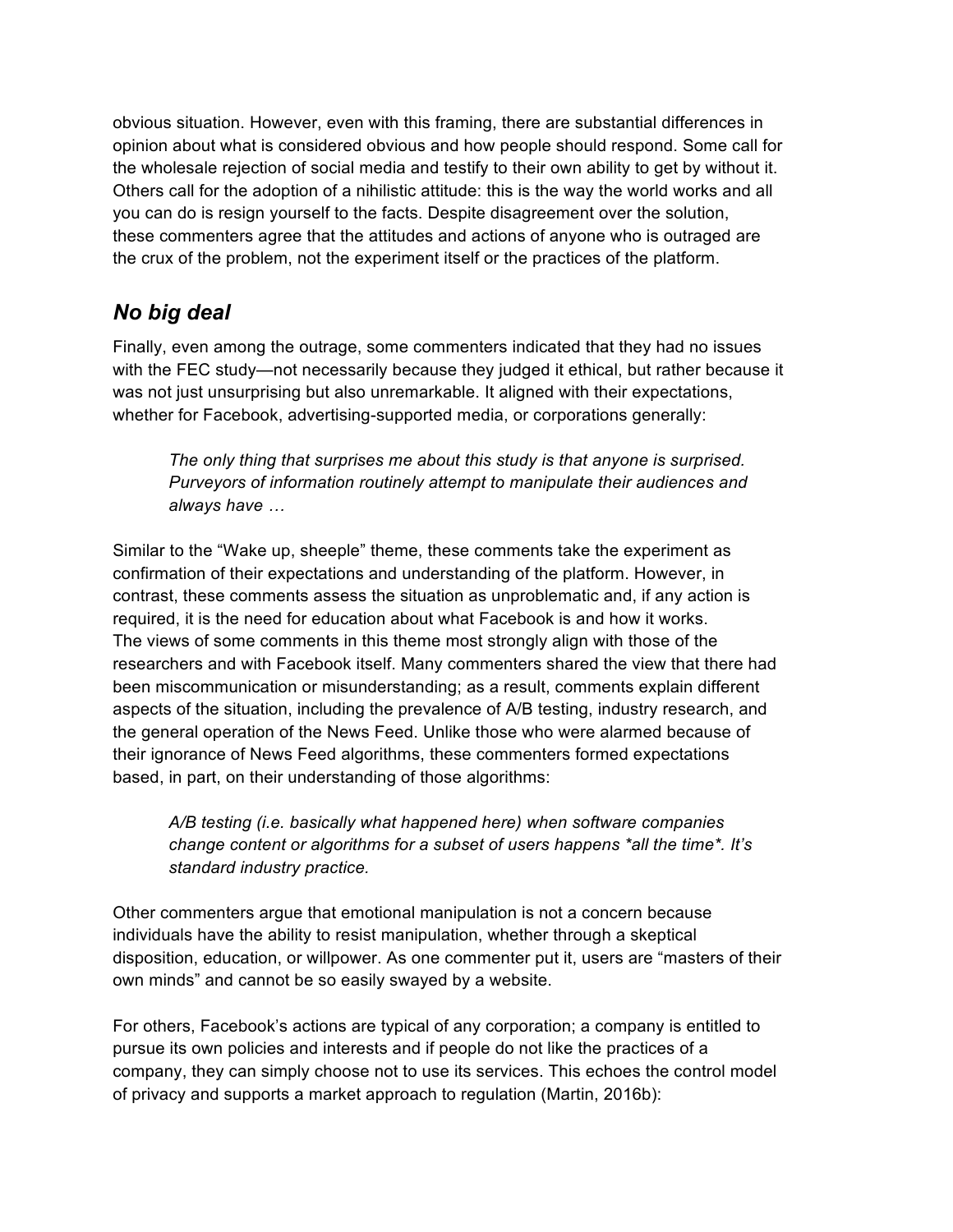*They can do whatever they want with their platform. Period. Build your own if you want to set the rules.*

Other commenters point out that this is nothing new, referencing other forms of manipulation or persuasion, from advertising and marketing, to political speech, to everyday interactions. Where commenters expressing "manipulation anxieties" also considered the broader contexts for manipulation, the difference here is the normalization of manipulation as mundane rather than a dystopic version of a possible future:

*So what's new? The raison d'être for all media, even before the printing press, was to influence our emotions, secretly or otherwise.*

Both this theme and "Wake up, sheeple" argue that the controversy surrounding the FEC study stems from a lack of public understanding of how social media works and propose communication solutions—albeit with radically different understandings and solutions. From avoiding all social media to knowing oneself, from embracing nihilism to education about technology, the recommendations are divergent and contradictory. The problem of communication, then, is about more than strategies and tactics and is instead based on a more fundamental disagreement about what the platform is and what people should expect from it.

# **Discussion**

We began this research, in part, with the hope that analyzing public responses would tell us what people found to be objectionable about the FEC study, and thus what the public perceived as "unethical" in platform-based research. Our findings provide some answers to this question, including issues of transparency, manipulation, and the potential for future harm. However, just as the people involved in the research and publication of the FEC study were surprised by the public reaction to the study, our analysis reveals that members of the public were also surprised by the values and expectations of their peers. While the use of Facebook and other online platforms is widespread and frequent, a common part of people's daily experience, the differences expressed in the comments of news articles about the FEC study highlight the lack of consensus around what these platforms are, how they should operate, and the role of platform-based research. In other words, the norms surrounding online platforms are neither unified nor settled. As a result, there is no single answer to what bothered people about this research, which means there is no single answer to what needs to be "fixed."

While our findings do not support a one-size-fits-all solution to ensuring ethical research and avoiding controversy, our findings do support the importance of thinking about platform-based research holistically—that is, considering the relationship between academic research, collaborative research between academic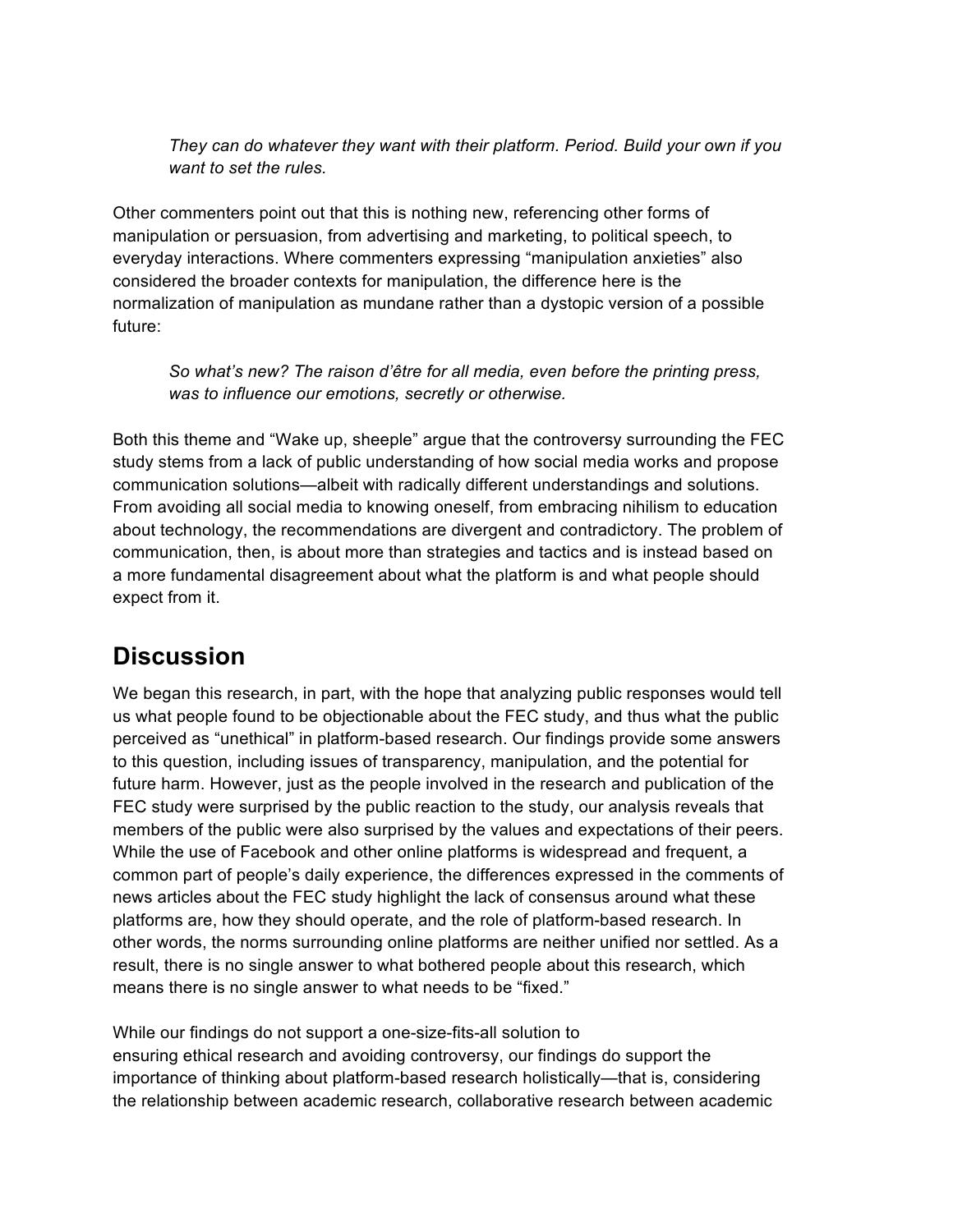and corporate researchers, and industry research both basic and applied. Although the FEC study was the product of a collaboration between academic and Facebook researchers, commenters rarely engaged with the specificity of the setup regardless of their position on the research. For example, comments in the "Living in a lab" theme tended to group all research together into a nefarious and dehumanizing category exemplified by animal testing and Nazi medical experimentation, while comments in the "No big deal" theme tended to argue for the normalcy and importance of research for improving commercial products. Certainly, neither account accurately describes the context or conduct of the FEC study. At the same time, the conflation of very different kinds of research cautions researchers against assuming that the public understands what platform-based research involves or why it might matter—questions that should, in turn, guide the design and communication of research.

Just as there is no shared understanding of platform-based research, so too is there no shared understanding of the platforms themselves. Ethical considerations for platformbased research often begin from the terms set by the platforms themselves—for example, the desirability of algorithmically sorting content in the News Feed. Despite formal agreement to a platform's terms of service, these terms are not necessarily known or accepted by all users, to say nothing of the broader public that includes users and nonusers alike. The assumption of a shared understanding of Facebook's News Feed algorithm and practices of research and experimentation made the negative reactions to the study genuinely unexpected to those involved. Certainly, the FEC study is not an isolated instance of researchers "badly reading the room" when it comes to expectations about social media. The public's relationship—or rather, relationship*s*—to platforms shape their assessment of research conducted on and about platforms. Facebook has repeatedly struggled in comparison to other platforms and tech companies in terms of public trust (Newton, 2017). The pre-existing lack of trust in the platform helps explain some of the more extreme accounts of harm in the reaction to the FEC study, which in turn further exacerbated issues of trust as *The Guardian* poll conducted in the wake of the controversy found (Fishwick, 2014). Complementing other calls for contextually sensitive ethical decision-making (Fiesler and Proferes, 2018; Jackman and Kanerva, 2016), we suggest a *relational* approach to the ethics of platform research that highlights what our data suggests is a particularly important context that researchers should be considering: the public's relationship to online platforms.

This approach takes inspiration from work on relational ethics (Ellis, 2007), developed to guide interpersonal interactions for qualitative research. However, interactions on social media are not only interpersonal, but also involve human-machine communication, or interactions with technologies that reproduce aspects of human intelligence (Guzman and Lewis, 2019). The News Feed and other forms of recommendation offer prominent examples of this technology on Facebook, selecting and organizing content in order to show people the "stories that matter most" (News Feed, n.d.). As a result, the platform functions as a kind of third party to social media research, and a particularly important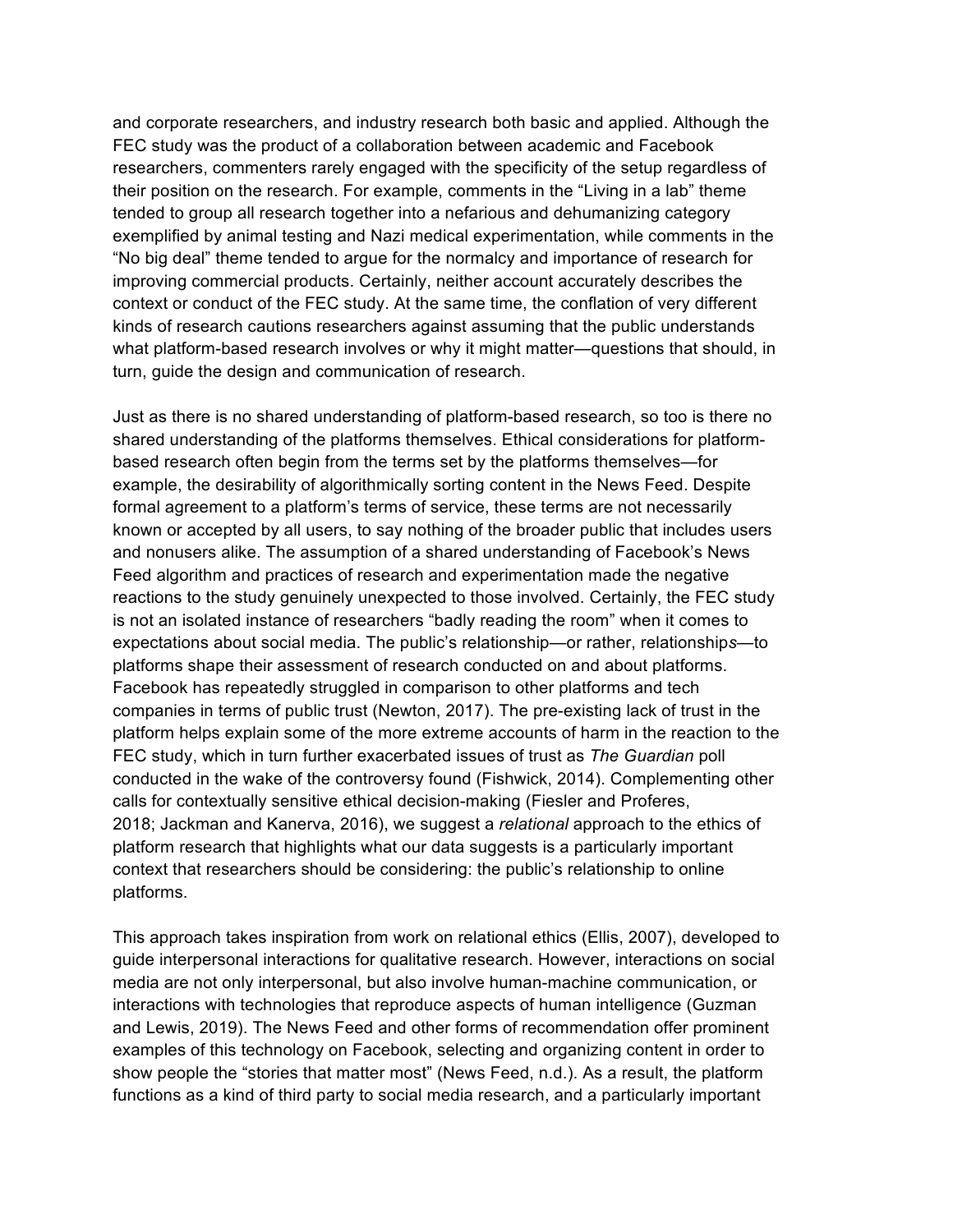party because the relationship between the platform and the research subjects precedes and endures beyond the boundaries of any given study. Just as an ethnographer works to maintain good relationships with members of a community so that future researchers can obtain access to that community, so too should social media researchers consider ways of maintaining or improving relationships with their research populations. Such considerations may seem out of place for research practices that do not involve direct interpersonal interactions between researchers and research subjects—with the FEC study, for example, the research subjects had no way of knowing that they were part of an experiment. However, our findings illustrate that even experimental setups without interpersonal interactions can be perceived in very personal ways. These negative reactions can have a corrosive effect on trust for both platforms and research. How can we work to preserve a positive relationship instead?

For researchers, the first step in a relational approach to ethics involves understanding the public's expectations for platforms. Although EVT was initially developed in the context of interpersonal communication, it also offers a theoretical framework for ethical considerations of online platform-based research. Relying on formal practices such as institutional review or compliance with terms of service is unlikely to address user norms and expectations because social media users are often unaware of research taking place on online platforms (Fiesler and Proferes, 2018), rarely read terms of service (Galbraith, 2017), and interpret the meaning of formal policy documents according to pre-existing expectations (Martin, 2015). Given the limitations of these formal practices, researchers can develop better understandings of user expectations from empirical ethics research (Fiesler and Proferes, 2018; Kennedy et al., 2015; Schechter and Bravo-Lillo, 2014) and from the emerging literature on folk theories of platforms (Devito et al., 2018; Eslami et al., 2016). The analysis of news comments presented here contributes to this project and demonstrates the complementary value of this methodology as a way to bring in different voices and study the relationship between expectations and arguments.

The importance of diverse relationships to platforms suggests another strategy for ethical decision-making: researchers should broaden our understanding of ethical stakeholders to include nonusers. As our data illustrate, even people who do not use Facebook have expectations for the platform and are invested enough in these expectations to react publicly when they are violated. Nonusers are also stakeholders, both because they consider themselves to be *and* because as social media platforms grow in terms of features and users, the influence of platforms includes broad societal effects (Baumer et al., 2015; Satchell and Dourish, 2009). Controversy analysis provides a way to surface beliefs and values that might otherwise be overlooked or taken for granted, even as these beliefs and values are central to the ways that people evaluate the actions of platforms—including research that takes place on platforms. Furthermore, the willingness of nonusers to make their interests and concerns public means that these perspectives fold back upon the platform's user-base, shaping their expectations and concerns in turn. As a result, incorporating the expectations of nonusers into ethical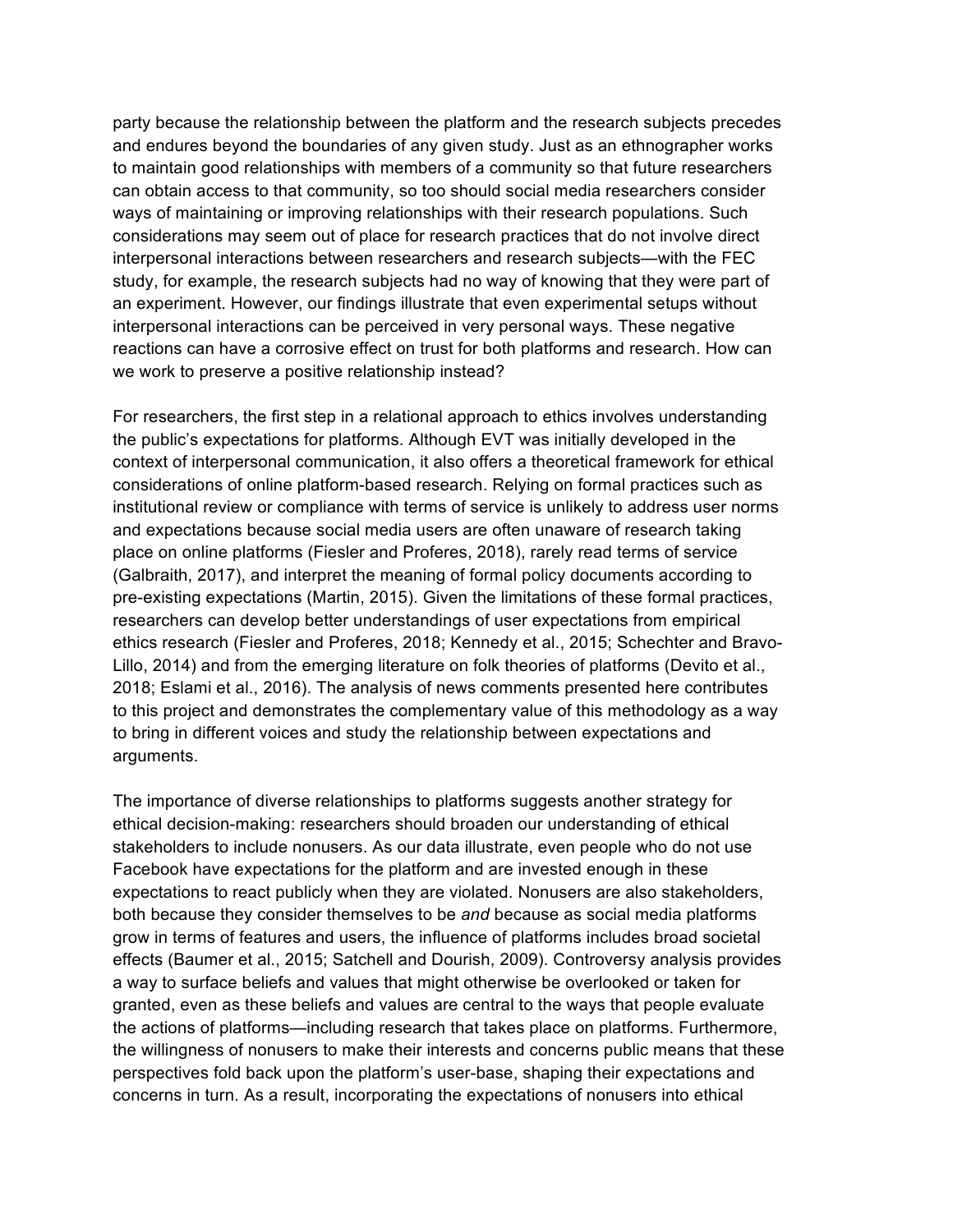decision-making can help anticipate controversies, push researchers to consider the public benefit of their research, and cultivate more beneficial ways of relating to platforms.

While we argue for the importance of considering a broader range of ethical stakeholders, we recognize that this is a challenging task. Just as previous research has argued for the importance of understanding user expectations in ethical decision-making (Fiesler and Proferes, 2018; Martin, 2015, 2016b; Schechter and Bravo-Lillo, 2014), our findings suggest that it is not feasible (or desirable) to identify a set of basic expectations common to all users. The views expressed in the "Wake up, sheeple" theme overwhelmingly begin from the premise that social media research is inherently unethical and that it either should be avoided entirely or that its use requires resignation to an unethical system. It is difficult to imagine a meaningful baseline set of expectations that include this perspective alongside the expectations of those who endorsed the experiment and see a clear social value in Facebook. However, a better understanding of the different relationships people have to platforms offers an opportunity to develop approaches that account for the needs and expectations of different relationships. Instead of simply telling people what their expectations should be, or inferring expectations from official policies (Gelinas et al., 2017), there is value in empirically studying expectations. In addition to formalized responses such as official policies that govern platform conduct, we should consider initiatives designed to cultivate informal norms and expectations. Compared to other forms of regulation such as legislation or formal policies, norms offer greater flexibility to adapt to particular contexts and technological developments.

Expectation violation can have substantial ramifications on the public perception of research and—potentially—support for future research. Controversies can also drive change, such as the development and implementation of industry review of research at Facebook (Jackman and Kanerva, 2016). The case of the FEC study offers some insight into what was poorly received and why. We can clearly say, for instance, that an approach to platform-based research based on implicit consent for research via terms of service is unpopular among the commenting public. A study that places specific opt-in requirements on its participants, even if the study design is kept hidden, may be received more positively and resolve some of the more prominent concerns, including the cloud of secrecy around research, not knowing if and when one has been the subject of an experiment, and the inclusion of vulnerable populations. Even an opt-out option could address some of these concerns, as it would allow people with specific objections to research to be removed from it without requiring them to stop using the platform entirely. Fundamentally, a relational approach to ethical decision-making for platformbased research begins with an understanding of public expectations for platforms and uses that understanding to inform the design and communication of research.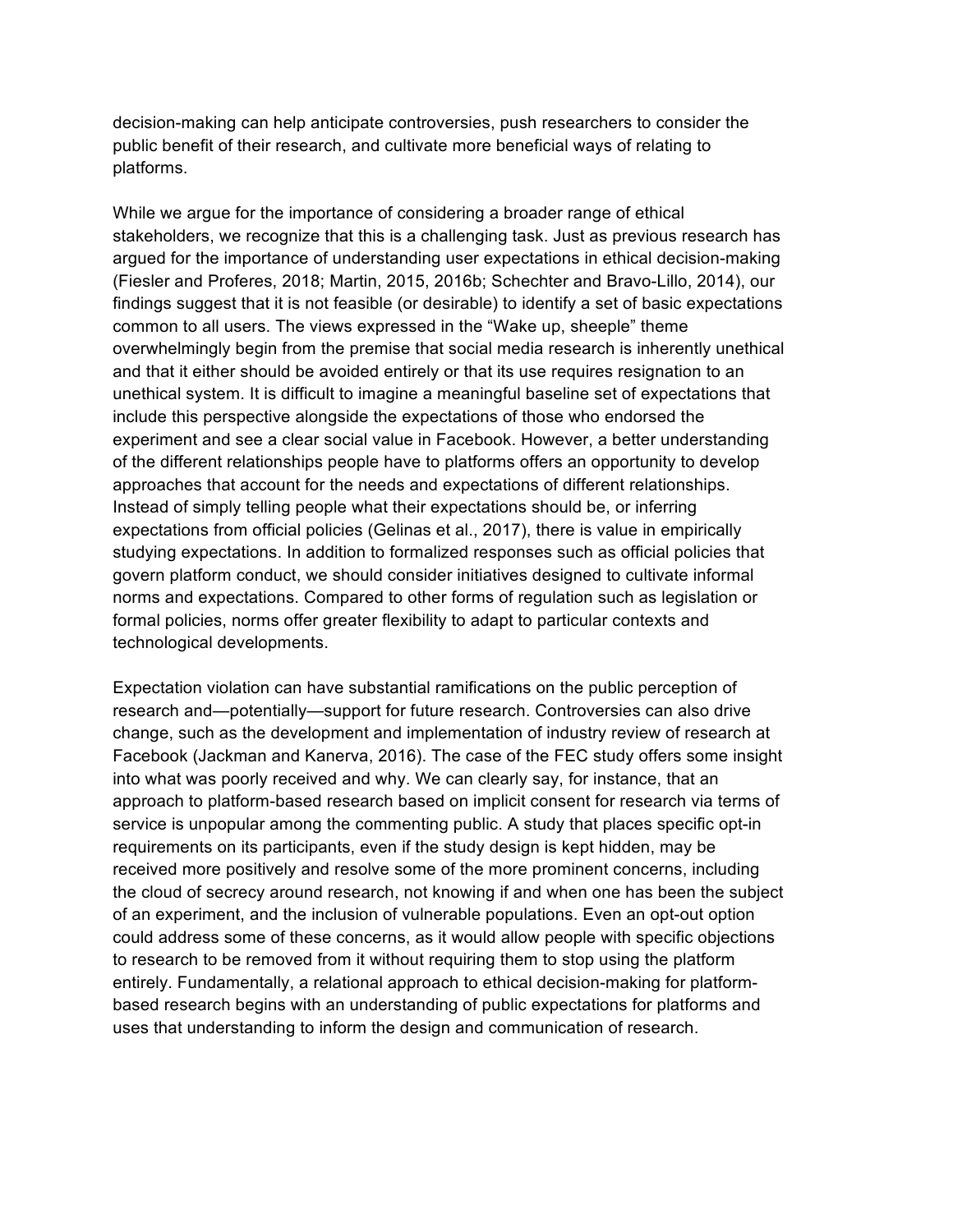#### **Acknowledgements**

The authors would like to thank Michael Zimmer, Katie Shilton, Caitlin Reynolds, the anonymous reviewers, and members of the Identity Lab and the Internet Rules lab for all of their help cultivating this paper.

#### **Funding**

This work was funded by NSF award IIS-1704369 as part of the PERVADE (Pervasive Data Ethics for Computational Research) project.

#### **Note**

1.Quotes are presented unaltered, as they originally appeared in the data.

#### **References**

- Altmetric (n.d.) Overview of attention for article published in Proceedings of the National Academy of Sciences of the United States. *Altmetric*. Available at: https://www.altmetric.com/details/2397894 (accessed 15 April 2018).
- Baumer EPS, Ames MG, Burrell J, et al. (2015) Why study technology non-use? *First Monday* 20(11). Available at: http://dx.doi.org/10.5210/fm.v20i11.6310
- Bevan JL, Ang PC and Fearns JB (2014) Being unfriended on Facebook: an application of expectancy violation theory. *Computers in Human Behavior* 33: 171–178.
- Brown B, Weilenman A, McMillan D, et al. (2016) Five provocations for ethical HCI research. In: *Proceedings of the SIGCHI conference on human factors in computing systems*, Montréal, QC, Canada, 22–27 April. San Jose, CA: ACM Press.
- Bucher T (2017) The algorithmic imaginary: exploring the ordinary affects of Facebook algorithms. *Information Communication and Society* 20(1): 30–44.
- Burgoon JK and Le Poire BA (1993) Effects of communication expectancies, actual communication, and expectancy disconfirmation on evaluations of communicators and their communication behavior. *Human Communication Research* 20(1): 67–96.
- Carlson M (2018) Facebook in the news: social media, journalism, and public responsibility following the 2016 Trending Topics controversy. *Digital Journalism* 6(1): 4–20.
- Chandler JA, Sun JA and Racine E (2017) Online public reactions to fMRI communication with patients with disorders of consciousness: quality of life, endof-life decision making, and concerns with misdiagnosis. *AJOB Empirical Bioethics* 8(1): 40–51.
- Clarke V and Braun V (2006) Using thematic analysis in psychology. *Qualitative Research in Psychology* 3(2): 77–101.
- De Kraker J, Kuys S, Cörvers RJM, et al. (2014) Internet public opinion on climate change: a world views analysis of online reader comments. *International Journal of Climate Change Strategies and Management* 6(1): 19–33.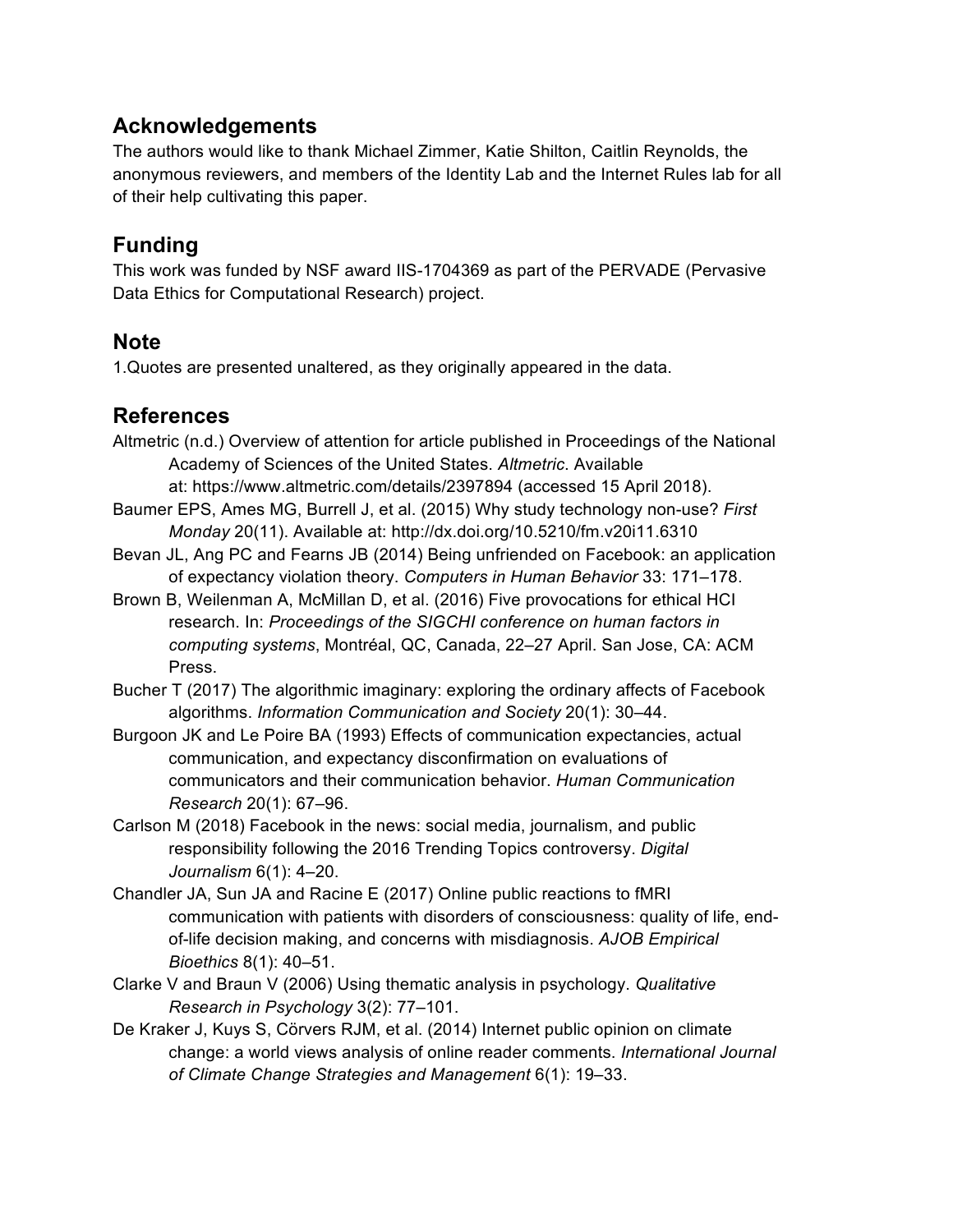- Devito MA, Birnholtz J, Hancock JT, et al. (2018) How people form folk theories of social media feeds and what it means for how we study self-presentation. In: *CHI '18: Proceedings of the 36th annual ACM conference on human factors in computing systems*, Montreal, QC, Canada, 21–26 April.
- D'Onfro J (2014) Facebook researcher responds to backlash against "creepy" mood manipulation. *Business Insider*, 29 June. Available at: https://www.businessinsider.com.au/adam-kramer-facebook-moodmanipulation-2014-6
- Ellis C (2007) Telling secrets, revealing lives: relational ethics in research with intimate others. *Qualitative Inquiry* 13(1): 3–29.
- Eslami M, Rickman A, Vaccaro K, et al. (2015) "I always assumed that I wasn't really that close to [her]": reasoning about invisible algorithms in news feeds. In: *CHI '15: Proceedings of the 33rd annual ACM conference on human factors in computing systems*, Seoul, Republic of Korea, 18–23 April, pp. 153–162. New York: ACM Press.
- Eslami M, Karahalios K, Sandvig C, et al. (2016) First I "like" it, then I hide it: folk theories of social feeds. In: *CHI '16: Proceedings of the 2016 CHI conference on human factors in computing systems*, San Jose, CA, 7–12 May, pp. 2371– 2382. New York: ACM Press.
- Fiesler C and Hallinan B (2018) We are the product": public reactions to online data sharing and privacy controversies in the media. In: *Proceedings of the 2018 CHI conference on human factors in computing systems (CHI '18)*, Montreal, QC, Canada, 21–26 April.
- Fiesler C and Proferes N (2018) "Participant" perceptions of Twitter research ethics. *Social Media + Society*. Epub ahead of print 10 March. DOI: 10.1177/2056305118763366.
- Fishwick C (2014) Facebook's secret mood experiment: have you lost trust in the social network? *The Guardian*, 30 June. Available at: https://www.theguardian.com/technology/poll/2014/jun/30/facebook-secretmood-experiment-social-network
- Fowler JH and Christakis NA (2008) Dynamic spread of happiness in a large social network: longitudinal analysis over 20 years in the Framingham heart study. *BMJ* 337: a2338.
- Frizell S (2014) Facebook totally screwed with a bunch of people in the name of science. *TIME*, 28 June. Available at: http://time.com/2936729/facebookemotions-study/
- Galbraith KL (2017) Terms and conditions may apply (but have little to do with ethics). *American Journal of Bioethics* 17(3): 21–22.
- Gelinas L, Pierce R, Winkler S, et al. (2017) Using social media as a research recruitment tool: ethical issues and recommendations. *American Journal of Bioethics* 17(3): 3–14.
- Giles EL, Holmes M, McColl E, et al. (2015) Acceptability of financial incentives for breastfeeding: thematic analysis of readers' comments to UK online news reports. *BMC Pregnancy and Childbirth* 15(1): 116.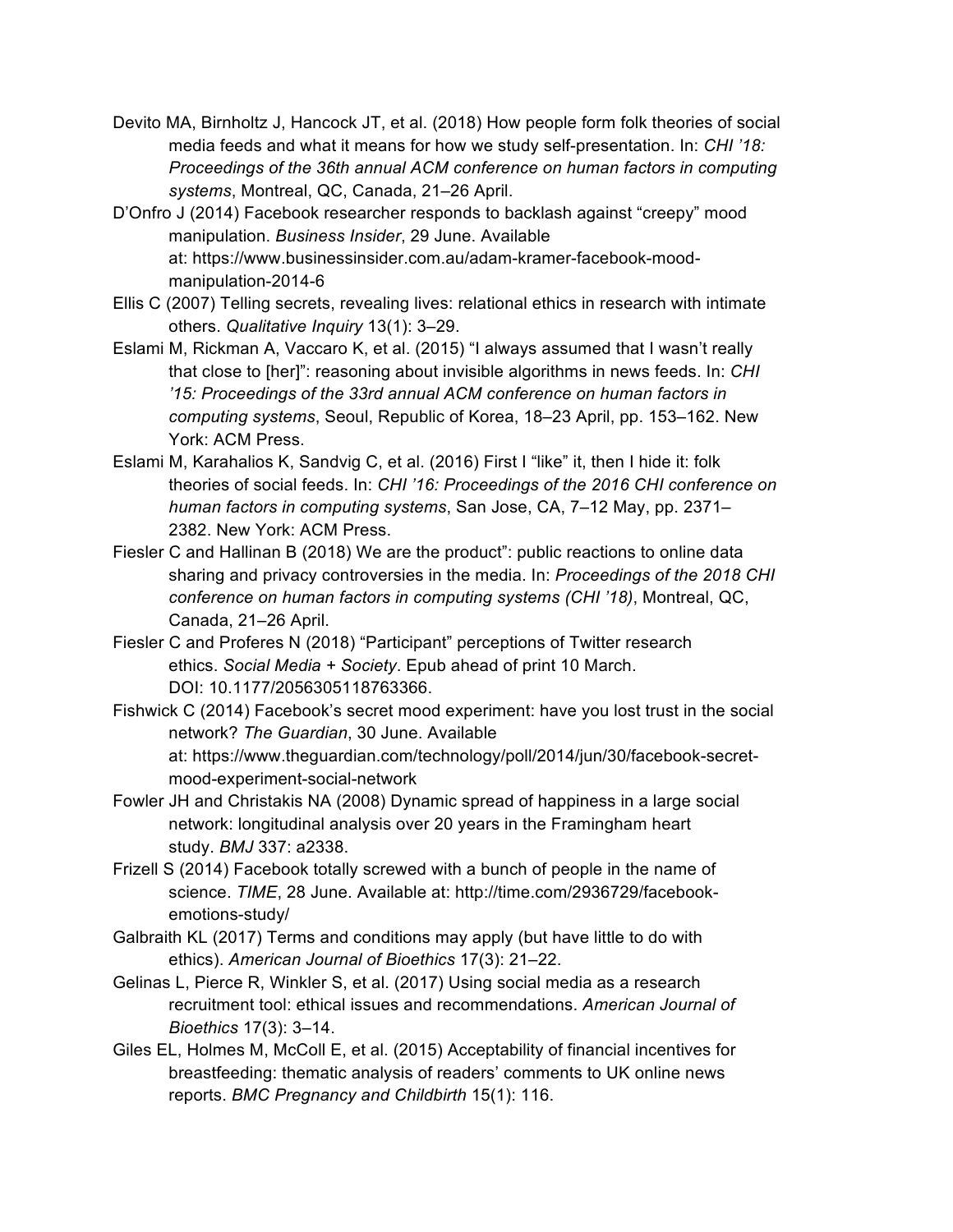- Glenn NM, Champion CC and Spence JC (2012) Qualitative content analysis of online news media coverage of weight loss surgery and related reader comments. *Clinical Obesity* 2(5–6): 125–131.
- Goel V (2014) As data overflows online, researchers grapple with ethics. *The New York Times*, 12 August. Available
	- at: https://www.nytimes.com/2014/08/13/technology/the-boon-of-online-dataputs-social-science-in-a-quandary.html
- Goodnight GT (2005) Science and technology controversy: a rationale for inquiry. *Argumentation and Advocacy* 42(1): 26–29.
- Griffin E, Ledbetter A and Sparks G (2011) Expectancy violations theory. In: Griffin EA (ed.) *A First Look at Communication Theory*. 9th ed. New York: McGraw-Hill, pp. 84–92.
- Grimmelmann J (2014) The Facebook emotional manipulation study: sources. *The Laboratorium*, 30 June. Available

at: http://laboratorium.net/archive/2014/06/30/the\_facebook\_emotional\_manipulat ion\_study\_source

Guzman AL and Lewis SC (2019) Artificial intelligence and communication: a human– machine communication research agenda. *New Media & Society*. Epub ahead of print 4 July. DOI: 10.1177/1461444819858691.

Hancock JT (2019) The ethics of digital research. In: Welles BF and Gonzalez-Bailon S (eds) *The Oxford Handbook of Networked Communication*. Oxford: Oxford University Press. Available at:https://www.oxfordhandbooks.com/view/10.1093/oxfordhb/9780190460518.00 1.0001/oxfordhb-9780190460518-e-25

- Hatfield E, Cacioppo JTJ and Rapson RL (1993) Emotional contagion. *Current Directions in Psychological Science* 2(3): 96–99.
- Henrich N and Holmes B (2013) Web news readers' comments: towards developing a methodology for using on-line comments in social inquiry. *Journal of Media and Communication Studies* 5(1): 1–4.
- Hiltzik M (2014) Facebook on its mood manipulation study: another non-apology apology. *Los Angeles Times*, 2 July. Available at: http://www.latimes.com/business/hiltzik/la-fi-mh-facebook-apology-20140702 column.html
- Holton A, Lee N and Coleman R (2014) Commenting on health: a framing analysis of user comments in response to health articles online. *Journal of Health Communication* 19(7): 825–837.
- Hudson JM & Amy Bruckman 'Go Away': Participant Objections and the ethics of Chatroom Research. The Information Society: An International Journal. 20(2) pp 127-139
- Jackman M and Kanerva L (2016) Evolving the IRB: building robust review for industry research. *Washington and Lee Law Review* 72(3): 442–457.
- Kennedy H, Elgesem D and Miguel C (2015) On fairness: user perspectives on social media data mining. *Convergence: The International Journal of Research into New Media Technologies* 23: 270–288.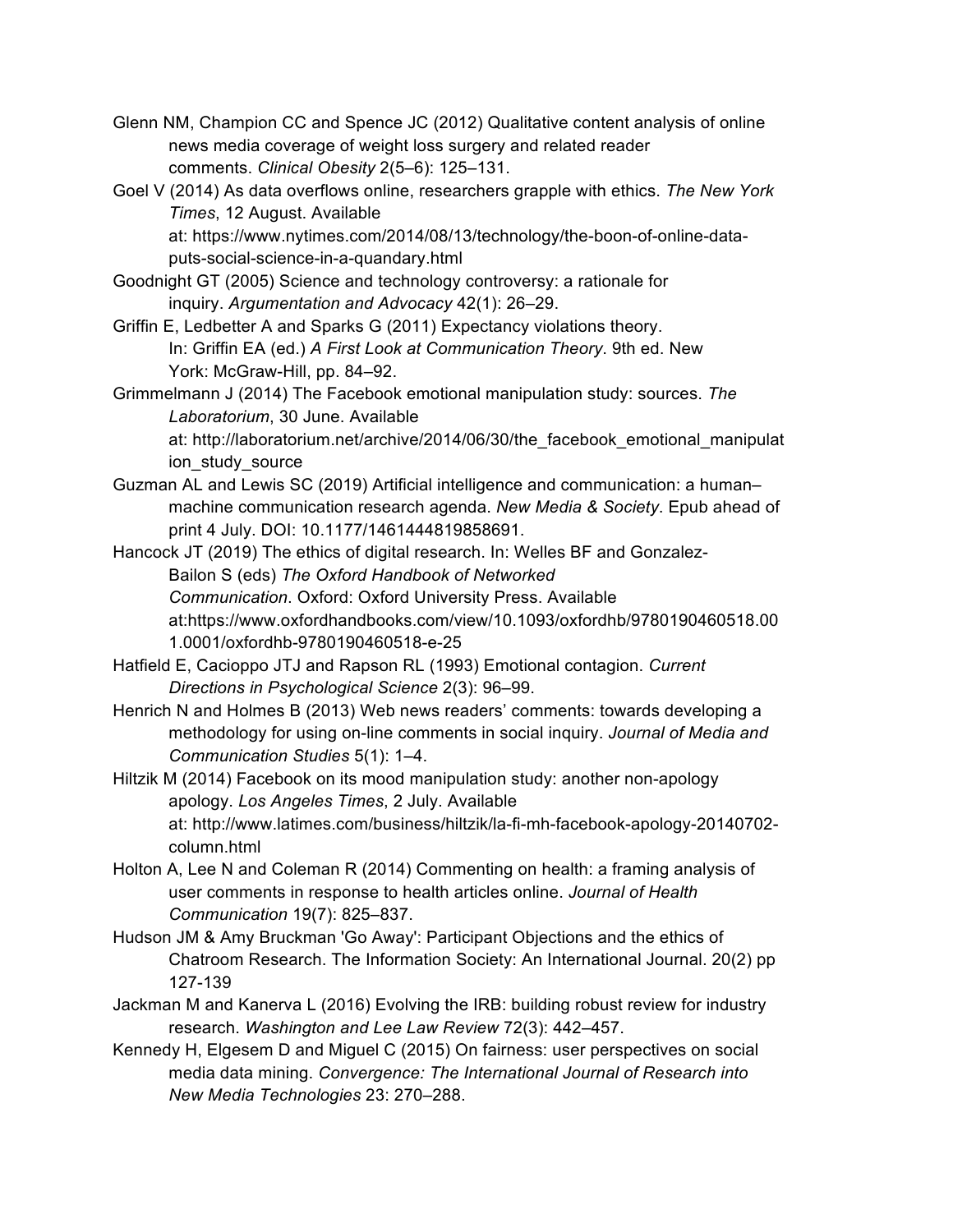- Kramer ADI, Guillory JE and Hancock JT (2014) Experimental evidence of massivescale emotional contagion through social networks. *Proceedings of the National Academy of Sciences* 111(24): 8788–8790.
- McLaughlin C and Vitak J (2012) Norm evolution and violation on Facebook. *New Media & Society* 14(2): 299–315.
- Marres N (2015) Why map issues? On controversy analysis as a digital method. *Science, Technology, & Human Values* 40(5): 655–686.
- Marres N and Moats D (2015) Mapping controversies with social media: the case for symmetry. *Social Media and Society* 1(2): 1–17.
- Martin K (2015) Privacy notices as Tabula Rasa. *Journal of Public Policy & Marketing* 34(2): 210–227.
- Martin K (2016a) Formal versus informal privacy contracts: comparing the impact of privacy notices and norms on consumer trust online. *The Journal of Legal Studies* 45(Suppl. 2): S191–S215.
- Martin K (2016b) Understanding privacy online: development of a social contract approach to privacy. *Journal of Business Ethics* 137(3): 551–569.
- Nebeker C, Harlow J, Espinoza Giacinto R, et al. (2017) Ethical and regulatory challenges of research using pervasive sensing and other emerging technologies: IRB perspectives. *AJOB Empirical Bioethics* 8(4): 266–276.
- News Feed (n.d.) Facebook for media. Available at: https://www.facebook.com/facebookmedia/solutions/news-feed (accessed 9 December 2018).
- Newton C (2017) America doesn't trust Facebook. *The Verge*, 27 October. Available at: https://web.archive.org/web/20190402070156/https://www.theverge.com/2017 /10/27/16552620/facebook-trust-survey-usage-popularity-fake-news
- Nissenbaum H (2004) Privacy as contextual integrity. *Washington Law Review* 79(119): 1119–1158.
- Pennebaker JW, Chung CK, Ireland M, et al. (2007) *The Development and Psychometric Properties of LIWC2007* (LIWC2007 Manual). Austin, TX: LIWC.
- Rader E and Gray R (2015) Understanding user beliefs about algorithmic curation in the Facebook news feed. In: *Proceedings of the 33rd annual ACM conference on human factors in computing systems (CHI'15)*, pp. 173–182. Available at: https://dl.acm.org/citation.cfm?id=2702174
- Recuber T (2016) From obedience to contagion: discourses of power in Milgram, Zimbardo, and the Facebook experiment. *Research Ethics* 12(1): 44–54.
- Rosenquist JN, Fowler JH and Christakis NA (2011) Social network determinants of depression. *Molecular Psychiatry* 16(3): 273–281.
- Satchell C and Dourish P (2009) Beyond the user: use and non-use in HCI. In: *Proceedings of the 21st annual conference of the Australian computer-human interaction special interest (OZCHI '09)*, Melbourne, VIC, Australia, 23–27 November, pp. 9–16. New York: ACM Press.
- Schechter S and Bravo-Lillo C (2014) Using ethical-response surveys to identify sources of disapproval and concern with Facebook's emotional contagion experiment and other controversial studies. Available at: https://www.microsoft.com/en-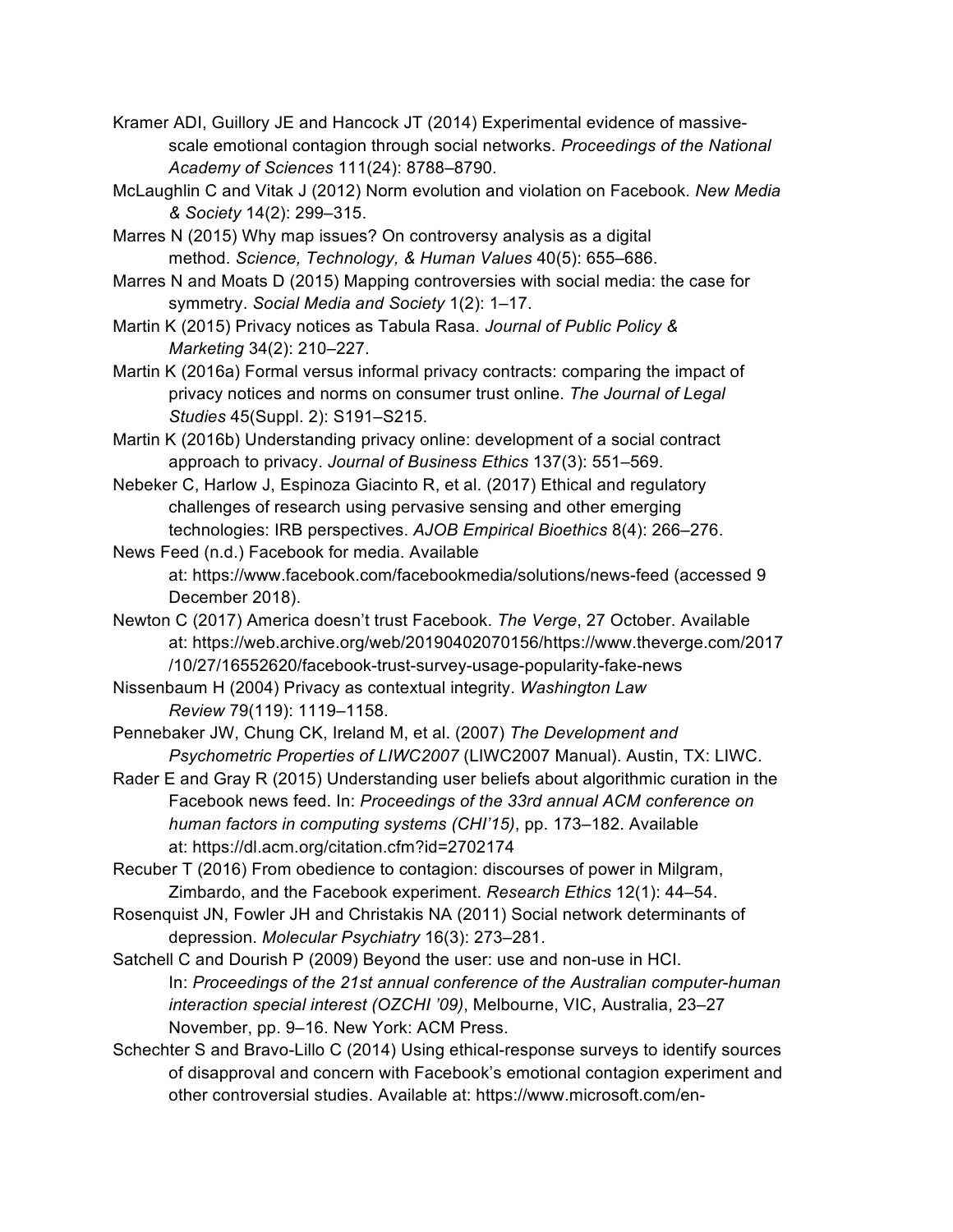us/research/wp-content/uploads/2016/02/Ethical-Response20Survey202014-10- 30.pdf

- Scissors L, Burke M and Wengrovitz S (2016) What's in a like? Attitudes and behaviors around receiving likes on Facebook. In: *Proceedings of the 19th ACM conference on computer-supported cooperative work & social computing (CSCW'16)*, San Francisco, CA, 27 February–2 March, pp. 1499–1508. New York: ACM Press.
- Shklovski I, Mainwaring SD, Skúladóttir HH, et al. (2014) Leakiness and creepiness in app space. In: *Proceedings of the 32nd annual ACM conference on human factors in computing systems (CHI'14)*, pp. 2347–2356. Available at: https://dl.acm.org/citation.cfm?id=2557421
- Silberg AW (2014) So you are shocked Facebook did #psyops on people? *Huffpost*, 29 August. Available at: https://www.huffpost.com/entry/soyou-are-shocked-facebo\_b\_5542094
- Silva MT (2015) What do users have to say about online news comments? Readers' accounts and expectations of public debate and online moderation: a case study. *Participations: Journal of Audience & Reception Studies* 12(2): 32–44.
- Stark L (2018) Algorithmic psychometrics and the scalable subject. *Social Studies of Science* 48(2): 204–231.
- Steadman I (2014) How Facebook's news feed controls what you see and how you feel. *New Statesman*, 30 June. Available at: https://www.newstatesman.com/future-proof/2014/06/how-facebooks-newsfeed-controls-what-you-see-and-how-you-feel
- Turkle S (2011) *Alone Together: Why We Expect More from Technology and Less from Each Other*. New York: Basic Books.
- Verma IM (2014) Editorial expression of concern: experimental evidence of massive scale emotional contagion through social networks. *Proceedings of the National Academy of Sciences* 111(29): 10779–10779.
- Vines J, Thieme A, Comber R, et al. (2013) HCI in the press: online public reactions to mass media portrayals of HCI research. In: *Proceedings of the SIGCHI conference on human factors in computing systems (CHI '13)*, pp. 1873–1882. Available at: https://dl.acm.org/citation.cfm?id=2466247
- Vitak J, Shilton K and Ashktorab Z (2016) Beyond the Belmont principles: ethical challenges, practices, and beliefs in the online data research community. In: *Proceedings of the 19th ACM conference on computer-supported cooperative work & social computing (CSCW'16)*, pp. 939–951. Available at: https://dl.acm.org/citation.cfm?id=2820078
- Williams M, Burnap P, Sloan L. Jessop C and Lepps, H. (2017), "Users' Views of Ethics in Social Media Research: Informed Consent, Anonymity, and Harm", Woodfield, K. (Ed.) *The Ethics of Online Research (Advances in Research Ethics and Integrity,* Vol. 2), Emerald Publishing Limited, pp. 27-52.